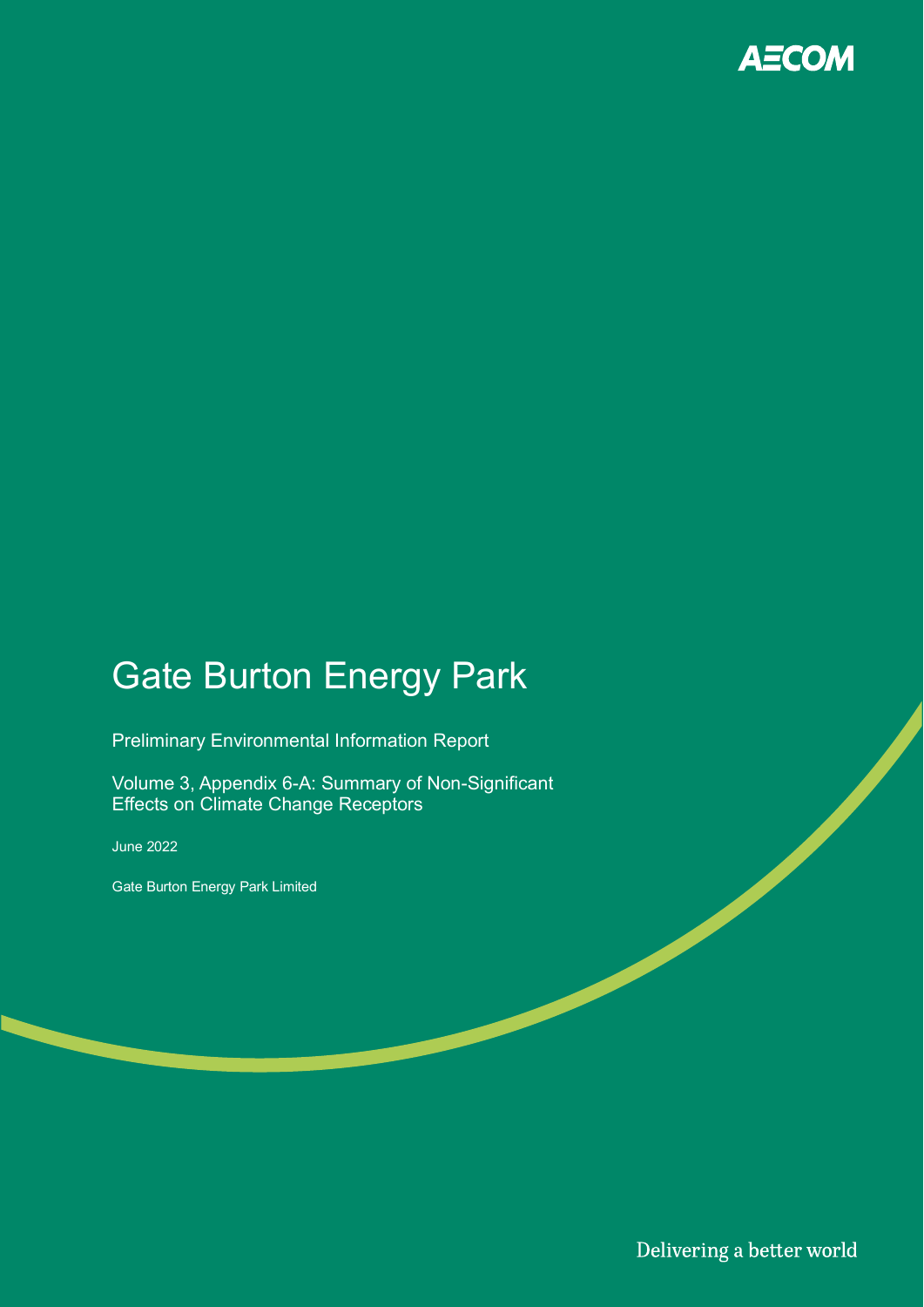

#### Quality information

| <b>Prepared by</b> | <b>Checked by</b> | <b>Verified by</b> | <b>Approved by</b> |
|--------------------|-------------------|--------------------|--------------------|
| <b>SB</b>          | BМ                |                    |                    |

Prepared for: Gate Burton Energy Park Limited

Prepared by: AECOM Limited

© 2022 AECOM Limited. All Rights Reserved.

This document has been prepared by AECOM Limited ("AECOM") for sole use of our client (the "Client") in accordance with generally accepted consultancy principles, the budget for fees and the terms of reference agreed between AECOM and the Client. Any information provided by third parties and referred to herein has not been checked or verified by AECOM, unless otherwise expressly stated in the document. No third party may rely upon this document without the prior and express written agreement of AECOM.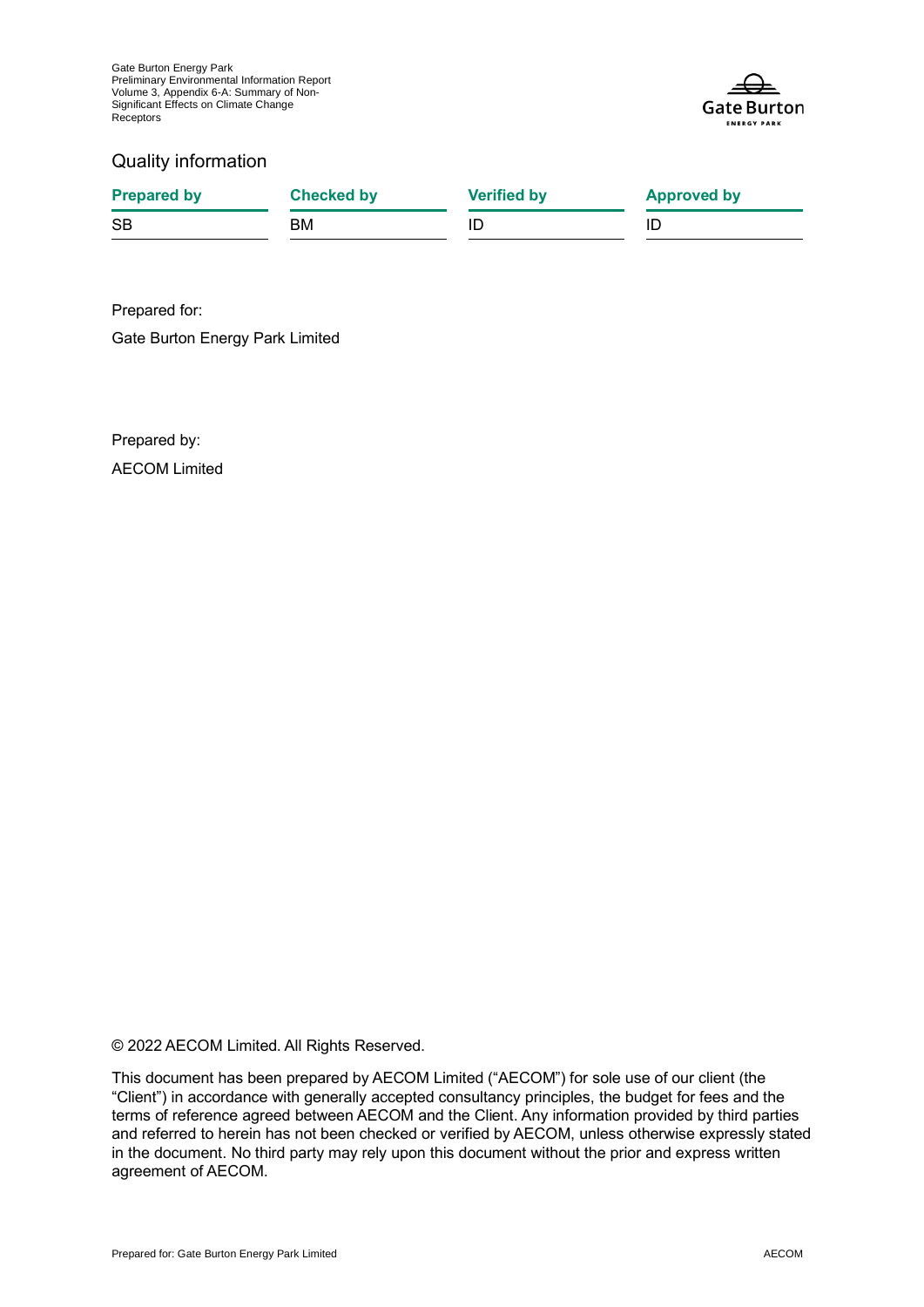

### **Table of Contents**

| 1.2 Summary of Non-Significant Effects from Climate Change Impacts and Resilience Measures of |  |
|-----------------------------------------------------------------------------------------------|--|
|                                                                                               |  |
| 1.4 Summary of Non-Significant Effects from In-Combination Climate Change Assessment  14      |  |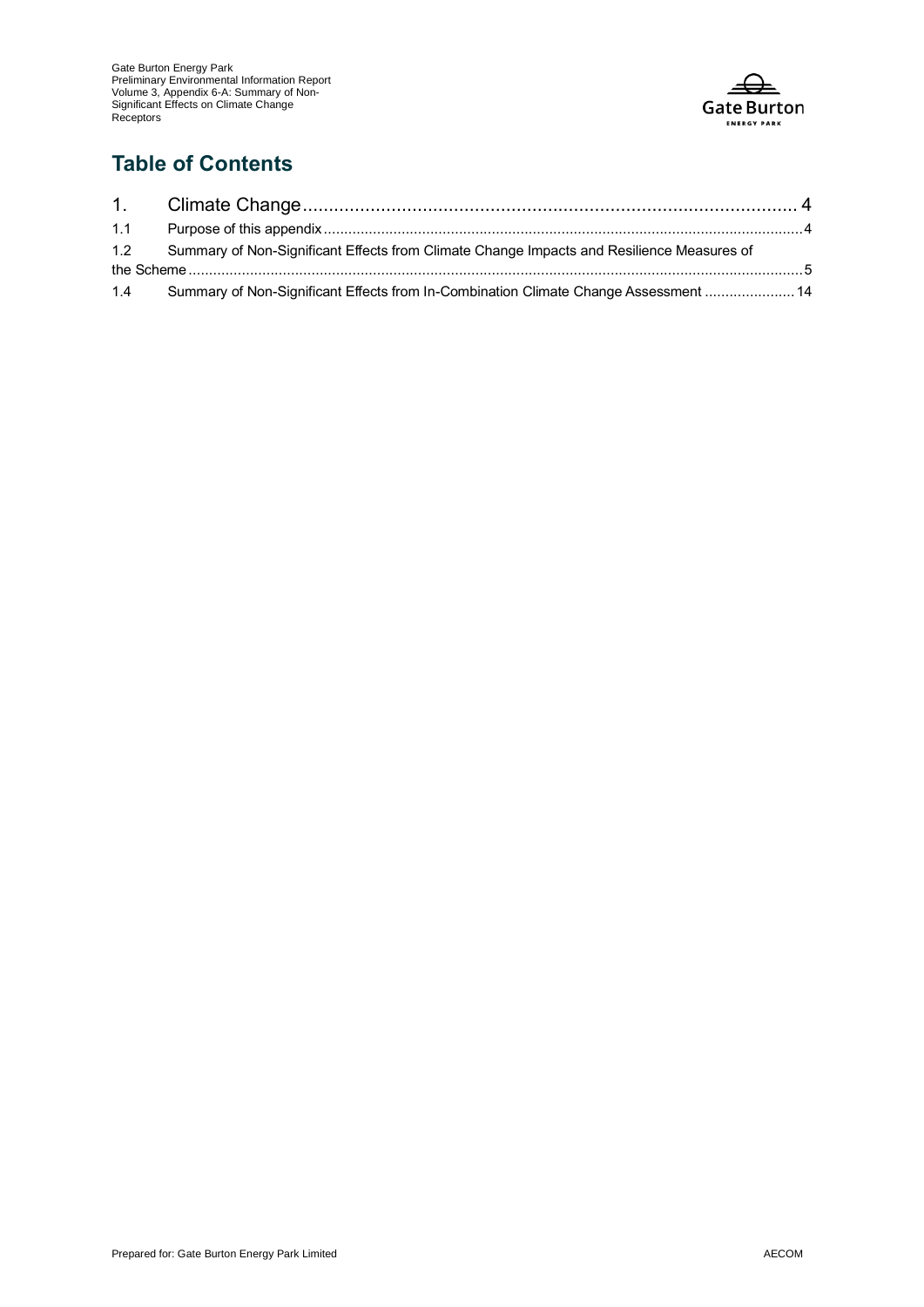

# **1. Climate Change**

## **1.1 Purpose of this appendix**

1.1.1 This PEI Report appendix identifies and summarises the non-significant effects from Climate Change Resilience in Tables 1 - 3. A summary of nonsignificant effects from the In-Combination Climate Change assessment is presented in Tables 4 - 6.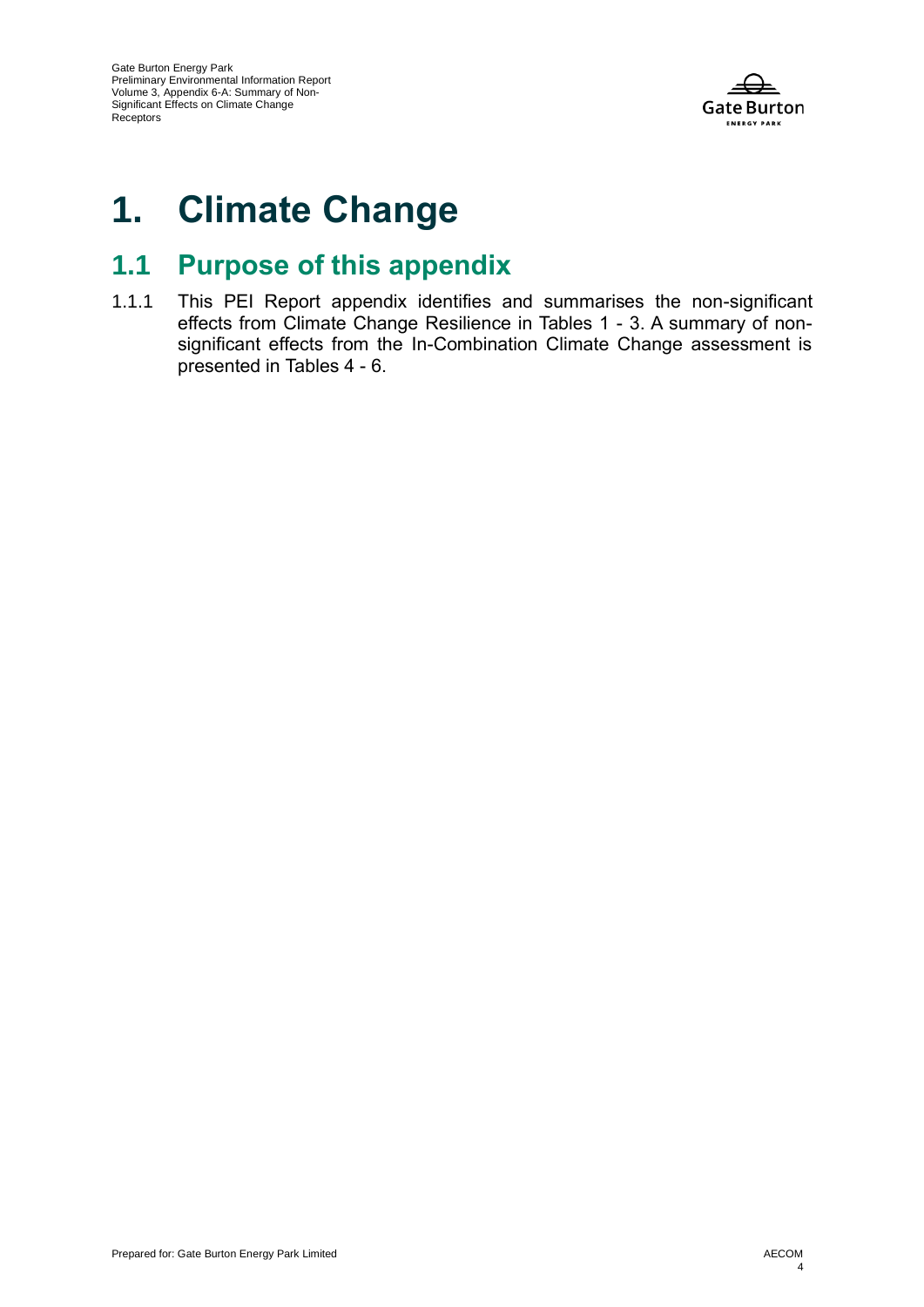

## **1.2 Summary of Non-Significant Effects from Climate Change Impacts and Resilience Measures of the Scheme**

**Table 1 Climate Change Resilience Summary of Non-Significant Effects (Construction)**

| <b>Climate</b><br><b>Hazard</b><br><b>Type</b> | <b>Climate</b><br><b>Hazard</b><br><b>Projection</b> | <b>Sensitive</b><br><b>Receptor</b>                                                                 | <b>Description of Potential</b><br><b>Impact</b>                                                | <b>Embedded Design</b><br><b>Measures</b>                                                                                                                                                                  | <b>Likelihood</b><br>of Impact<br><b>Occurring</b> | <b>Consequence</b><br>of Impact<br><b>Occurring</b> | Level<br>Resilience<br>Risk l | ၓ<br>Significan | <b>Additional</b><br><b>Mitigation</b><br>or<br><b>Monitoring</b><br><b>Measures</b> |
|------------------------------------------------|------------------------------------------------------|-----------------------------------------------------------------------------------------------------|-------------------------------------------------------------------------------------------------|------------------------------------------------------------------------------------------------------------------------------------------------------------------------------------------------------------|----------------------------------------------------|-----------------------------------------------------|-------------------------------|-----------------|--------------------------------------------------------------------------------------|
| Increase in<br>annual<br>temperature           | Very Likely                                          | All receptors                                                                                       | Overheating of electrical<br>equipment<br>Damage to materials<br>Risk of overheating to workers | To be included in Framework<br><b>CEMP.</b> Contractors will<br>monitor weather forecasts<br>and plan works accordingly,<br>protecting workers and<br>resources from any extreme<br>weather conditions.    | Very<br>Unlikely                                   | Very Low                                            | Negligible No                 |                 | None                                                                                 |
| Increase in<br>summer<br>temperature           | Very Likely                                          | Plant and<br>vehicles,<br>physical<br>structures.<br>materials.<br>and access<br>routes to<br>sites | Overheating of electrical<br>equipment<br>Damage to materials<br>Risk of overheating to workers | To be included in Framework<br><b>CEMP.</b> The Contractor will<br>monitor weather forecasts<br>and plan works accordingly,<br>protecting workers and<br>resources from any extreme<br>weather conditions. | Very<br>Unlikely                                   | Very Low                                            | Negligible No                 |                 | None                                                                                 |
| Increase in<br>winter<br>temperature           | Very Likely                                          | All receptors                                                                                       | None considered                                                                                 | None considered                                                                                                                                                                                            | Very<br>Unlikely                                   | Very Low                                            | Negligible No                 |                 | None                                                                                 |
| Decrease in Possible<br>annual<br>rainfall     |                                                      | All receptors                                                                                       | None considered                                                                                 | None considered                                                                                                                                                                                            | Very<br>Unlikely                                   | Very Low                                            | Negligible No                 |                 | None                                                                                 |

**Additional**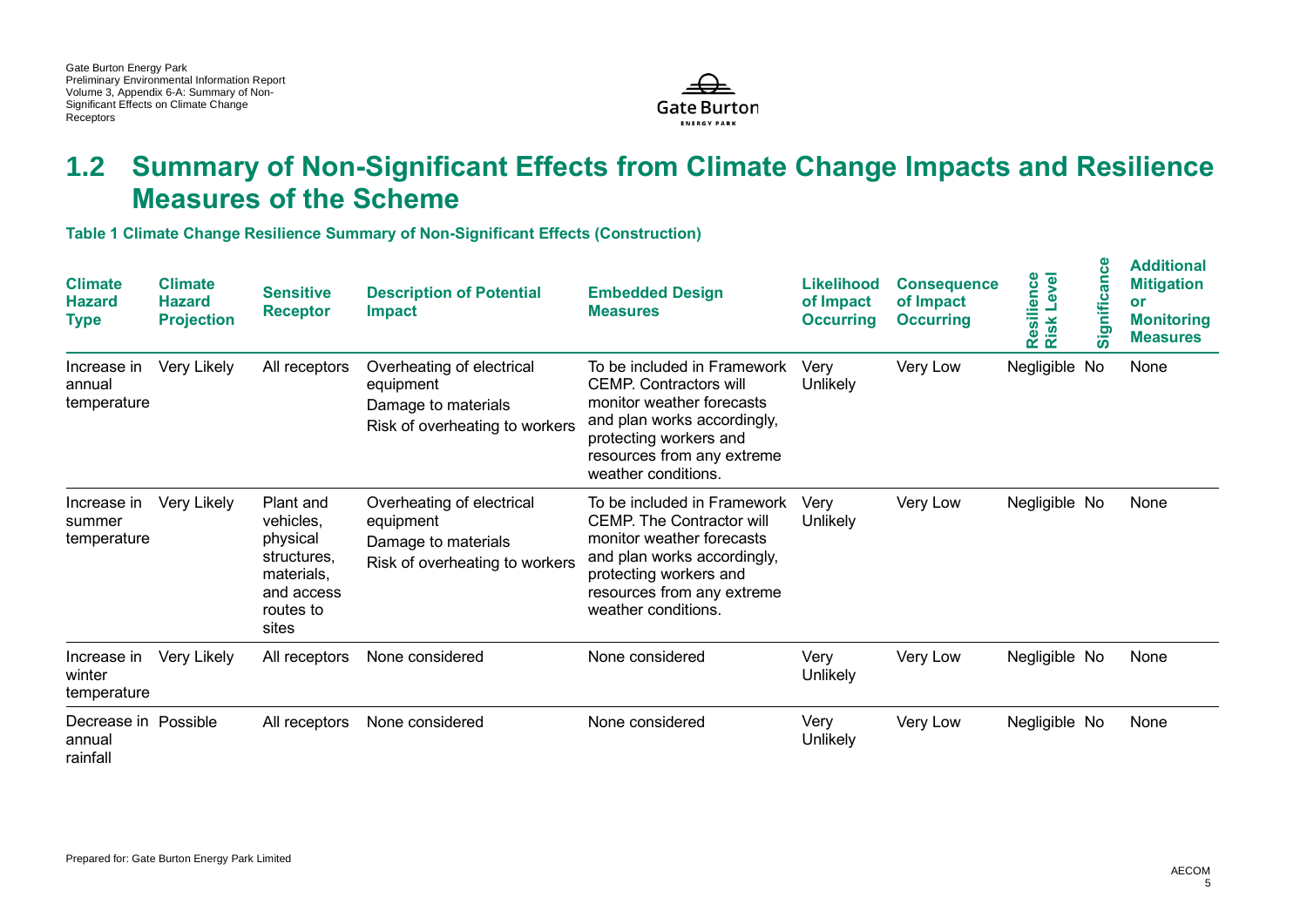

| <b>Climate</b><br><b>Hazard</b><br><b>Type</b> | <b>Climate</b><br><b>Hazard</b><br><b>Projection</b> | <b>Sensitive</b><br><b>Receptor</b>                                                                 | <b>Description of Potential</b><br><b>Impact</b>                                                                                                                      | <b>Embedded Design</b><br><b>Measures</b>                                                                                                                                                                                                                                                                                                                                   | <b>Likelihood</b><br>of Impact<br><b>Occurring</b> | <b>Consequence</b><br>of Impact<br><b>Occurring</b> | Resilience<br>Level<br><b>Risk</b> | Significance | <b>Additional</b><br><b>Mitigation</b><br>or<br><b>Monitoring</b><br><b>Measures</b> |
|------------------------------------------------|------------------------------------------------------|-----------------------------------------------------------------------------------------------------|-----------------------------------------------------------------------------------------------------------------------------------------------------------------------|-----------------------------------------------------------------------------------------------------------------------------------------------------------------------------------------------------------------------------------------------------------------------------------------------------------------------------------------------------------------------------|----------------------------------------------------|-----------------------------------------------------|------------------------------------|--------------|--------------------------------------------------------------------------------------|
| Decrease in Likely<br>summer<br>rainfall       |                                                      | All receptors                                                                                       | None considered                                                                                                                                                       | None considered                                                                                                                                                                                                                                                                                                                                                             | Very<br>Unlikely                                   | Very Low                                            | Negligible No                      |              | None                                                                                 |
| Increase to<br>winter<br>rainfall              | Likely                                               | Plant and<br>vehicles,<br>physical<br>structures,<br>materials,<br>and access<br>routes to<br>sites | Viability of and access to sites<br>(such as heavy rain resulting<br>in surface water flooding of<br>local roads, sources of power<br>supply or inundation of sites). | To be included in Framework<br>CEMP.<br>Contractors will monitor<br>weather forecasts and<br>receive Environment<br>Agency's (EA) flood alerts<br>and plan works accordingly,<br>protecting workers and<br>resources from any extreme<br>weather conditions such as<br>storms, flooding.<br>Infrastructure flood resilience<br>detailed in Chapter 9: Water<br>Environment. | Possible                                           | Low                                                 | Minor                              | No           | None                                                                                 |
| Increase in<br>heat waves                      | Possible                                             | Plant and<br>vehicles,<br>physical<br>structures,<br>materials,<br>and access<br>routes to<br>sites | Overheating of electrical<br>equipment<br>Damage to materials                                                                                                         | Contractors will monitor<br>weather forecasts and plan<br>works accordingly, protecting<br>workers and resources from<br>any extreme weather.<br>Equipment has cooling<br>systems where necessary.                                                                                                                                                                          | Very<br>Unlikely                                   | Low                                                 | Negligible No                      |              | None                                                                                 |
| Increase in<br>heat waves                      | Possible                                             | Staff, visitors<br>on-site                                                                          | Increased heat stress/ heat<br>exhaustion for workers.                                                                                                                | Contractors will monitor<br>weather forecasts and plan<br>works accordingly, protecting                                                                                                                                                                                                                                                                                     | Unlikely                                           | Medium                                              | Minor                              | No           | None                                                                                 |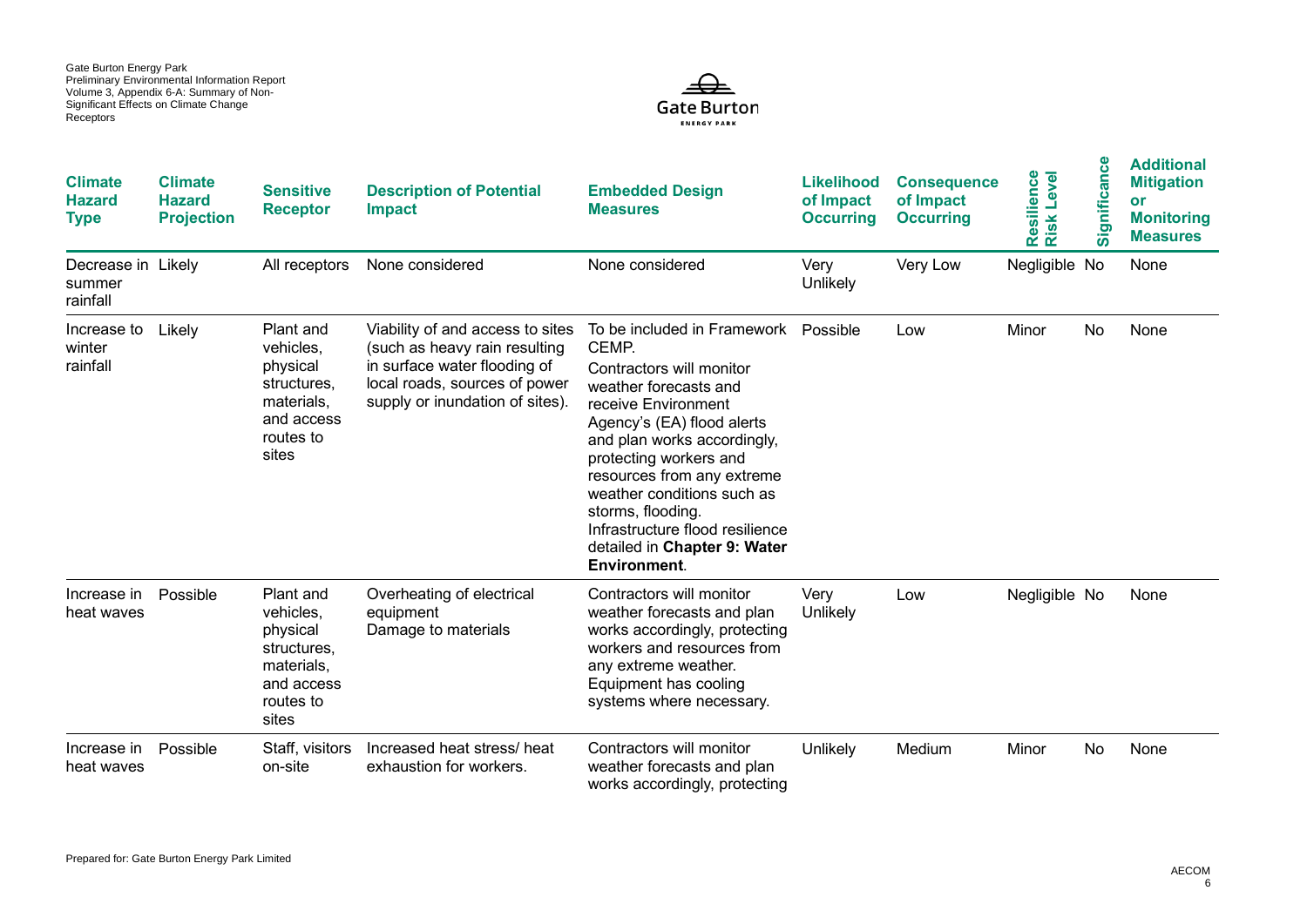

| <b>Climate</b><br><b>Hazard</b><br><b>Type</b> | <b>Climate</b><br><b>Hazard</b><br><b>Projection</b> | <b>Sensitive</b><br><b>Receptor</b>                                                                 | <b>Description of Potential</b><br><b>Impact</b>                                                                                                                                                                                                         | <b>Embedded Design</b><br><b>Measures</b>                                                                                                                                                                                  | <b>Likelihood</b><br>of Impact<br><b>Occurring</b> | <b>Consequence</b><br>of Impact<br><b>Occurring</b> | Resilience<br>Risk Level | ပ္ပ<br>Significan | <b>Additional</b><br><b>Mitigation</b><br>or<br><b>Monitoring</b><br><b>Measures</b> |
|------------------------------------------------|------------------------------------------------------|-----------------------------------------------------------------------------------------------------|----------------------------------------------------------------------------------------------------------------------------------------------------------------------------------------------------------------------------------------------------------|----------------------------------------------------------------------------------------------------------------------------------------------------------------------------------------------------------------------------|----------------------------------------------------|-----------------------------------------------------|--------------------------|-------------------|--------------------------------------------------------------------------------------|
|                                                |                                                      |                                                                                                     |                                                                                                                                                                                                                                                          | workers and resources from<br>any extreme weather.<br>Equipment has cooling<br>systems where necessary.                                                                                                                    |                                                    |                                                     |                          |                   |                                                                                      |
| Increase<br>droughts                           | Possible                                             | All receptors                                                                                       | None considered                                                                                                                                                                                                                                          | None considered                                                                                                                                                                                                            | Very<br>Unlikely                                   | Very Low                                            | Negligible No            |                   | None                                                                                 |
| Increase in<br>storm<br>intensity              | Unlikely                                             | Plant and<br>vehicles,<br>physical<br>structures.<br>materials,<br>and access<br>routes to<br>sites | Damage to<br>structures/materials/equipment<br>and resulting in delays to<br>programme and associated<br>costs and/or unacceptable<br>safety risks. May include high<br>winds increasing dust (and<br>other debris), storm surge and<br>coastal erosion. | Contractors will monitor<br>weather forecasts and<br>receive Environment Agency<br>flood warnings and alerts and<br>plan works accordingly,<br>protecting workers and<br>resources from any extreme<br>weather conditions. | Unlikely                                           | Low                                                 | Minor                    | No                | None                                                                                 |
| Sea level<br>rise                              | Likely                                               | Plant and<br>vehicles,<br>physical<br>structures,<br>materials.<br>and access<br>routes to<br>sites | Viability of and access to sites<br>(such as heavy rain resulting<br>in surface water flooding of<br>local roads, sources of power<br>supply or inundation of sites).                                                                                    | Contractors will monitor<br>weather forecasts and<br>receive Environment Agency<br>flood warnings and alerts and<br>plan works accordingly,<br>protecting workers and<br>resources from any extreme<br>weather conditions. | Possible                                           | Low                                                 | Minor                    | No                | None                                                                                 |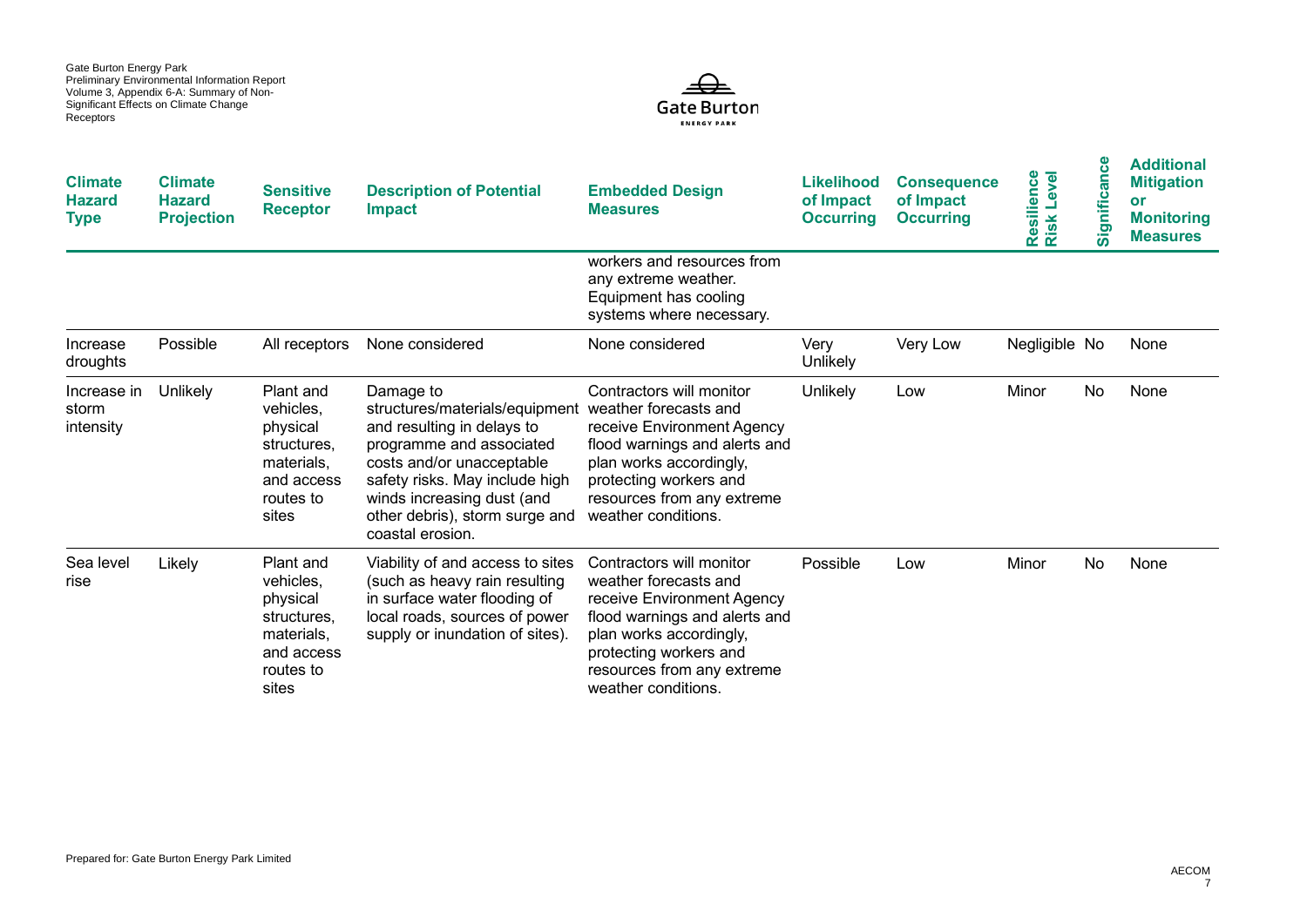

#### **Table 2 Climate Change Resilience Summary of Non-Significant Effects (Operation)**

| <b>Climate</b><br><b>Hazard</b><br><b>Type</b> | <b>Climate Hazard</b><br><b>Projection</b> | <b>Sensitive</b><br><b>Receptor</b>                                   | <b>Description of</b><br><b>Potential Impact</b>                                                                                                                                               | <b>Embedded Design</b><br><b>Measures</b>                                                                              | <b>Likelihood</b><br>of Impact<br><b>Occurring</b> | <b>Consequence</b><br>of Impact<br><b>Occurring</b> | Resilience<br>Risk Level | Significance | <b>Additional</b><br><b>Mitigation</b><br>or<br><b>Monitoring</b><br><b>Measures</b> |
|------------------------------------------------|--------------------------------------------|-----------------------------------------------------------------------|------------------------------------------------------------------------------------------------------------------------------------------------------------------------------------------------|------------------------------------------------------------------------------------------------------------------------|----------------------------------------------------|-----------------------------------------------------|--------------------------|--------------|--------------------------------------------------------------------------------------|
| Increase in<br>annual<br>temperature           | Very Likely                                | All receptors                                                         | Thermal comfort of<br>building users.<br>Increase in air<br>conditioning<br>requirements.<br>Overheating of<br>electrical equipment.                                                           | All buildings will be designed<br>to UK standards and<br>specifications, including use<br>of cooling systems.          | Very<br>Unlikely                                   | Very Low                                            | Negligible               | No           | None                                                                                 |
| Increase in<br>summer<br>temperature           | Very Likely                                | All receptors<br>(infrastructure,<br>buildings, staff<br>and workers) | Thermal comfort of<br>building users.<br>Increase in air<br>conditioning<br>requirements.<br>Overheating of<br>electrical equipment.                                                           | All buildings will be designed Unlikely<br>to UK standards and<br>specifications, including use<br>of cooling systems. |                                                    | Low                                                 | Minor                    | No           | None                                                                                 |
| Increase in<br>winter<br>temperature           | Very Likely                                | All receptors                                                         | None considered                                                                                                                                                                                | None considered                                                                                                        | Very<br>Unlikely                                   | Very Low                                            | Negligible               | No           | None                                                                                 |
| Increase in<br>annual<br>rainfall              | Possible                                   | All receptors                                                         | Surface water<br>flooding and<br>standing waters.<br>Deterioration of<br>structures or<br>foundations due to<br>increase in soil<br>moisture levels.<br>Damage to building<br>surfaces/exposed | See- Decrease in summer<br>rainfall                                                                                    | Very<br>Unlikely                                   | Very Low                                            | Negligible               | No           | None                                                                                 |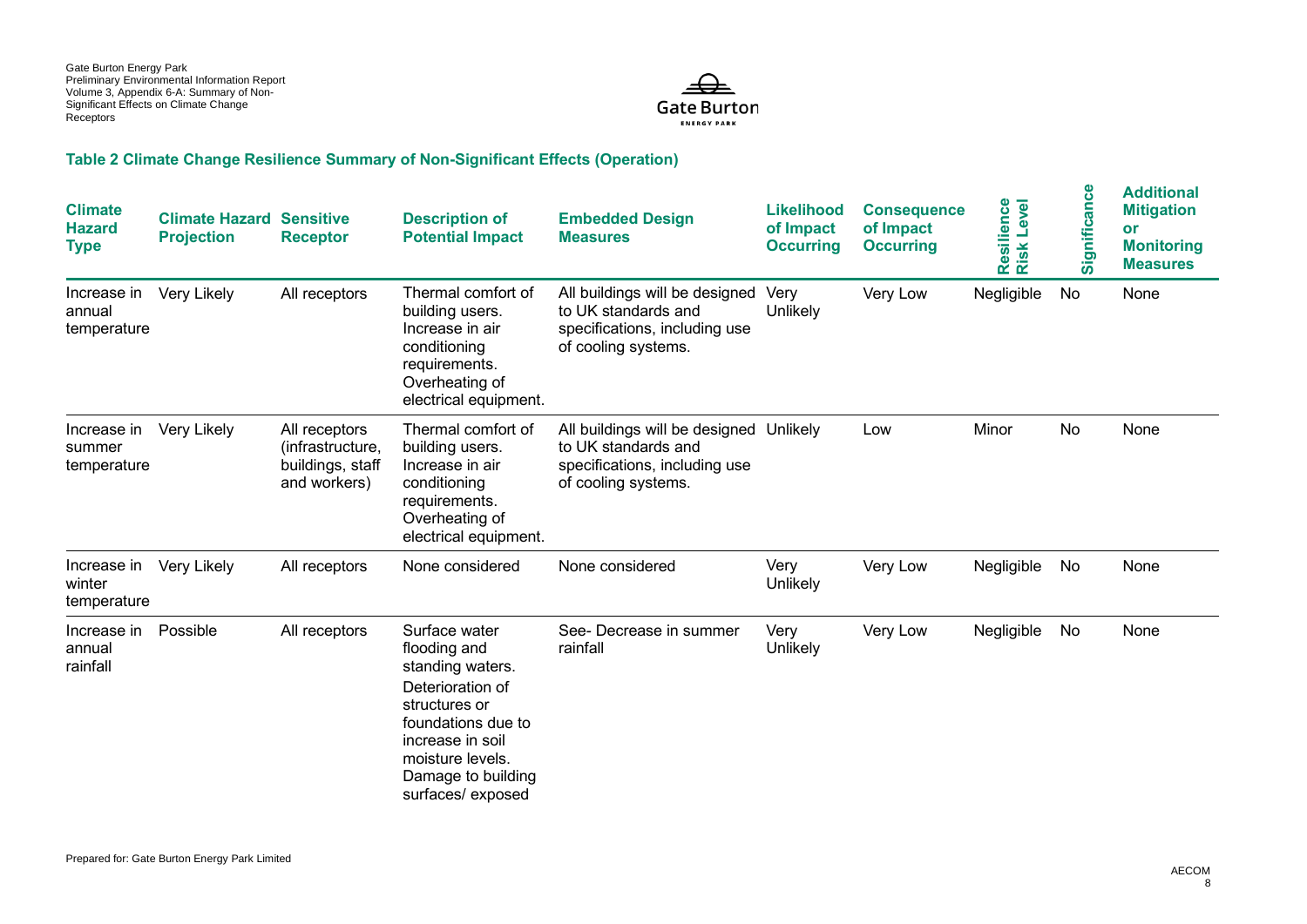

| <b>Climate</b><br><b>Hazard</b><br><b>Type</b> | <b>Climate Hazard Sensitive</b><br><b>Projection</b> | <b>Receptor</b>                                                       | <b>Description of</b><br><b>Potential Impact</b>                                                                                                                                                                                                                                      | <b>Embedded Design</b><br><b>Measures</b>                                                                                                                                     | <b>Likelihood</b><br>of Impact<br><b>Occurring</b> | <b>Consequence</b><br>of Impact<br><b>Occurring</b> | Resilience<br>Risk Level | Significance | <b>Additional</b><br><b>Mitigation</b><br>or<br><b>Monitoring</b><br><b>Measures</b> |
|------------------------------------------------|------------------------------------------------------|-----------------------------------------------------------------------|---------------------------------------------------------------------------------------------------------------------------------------------------------------------------------------------------------------------------------------------------------------------------------------|-------------------------------------------------------------------------------------------------------------------------------------------------------------------------------|----------------------------------------------------|-----------------------------------------------------|--------------------------|--------------|--------------------------------------------------------------------------------------|
|                                                |                                                      |                                                                       | utilities from<br>increased<br>drying/wetting and<br>increase frost<br>penetration                                                                                                                                                                                                    |                                                                                                                                                                               |                                                    |                                                     |                          |              |                                                                                      |
| Decrease in Likely<br>summer<br>rainfall       |                                                      | All receptors<br>(infrastructure,<br>buildings, staff<br>and workers) | Water shortages.<br>Deterioration of<br>structures or<br>foundations due to<br>decrease in soil<br>moisture levels.                                                                                                                                                                   | Detailed building design to<br>consider water efficiency<br>fixtures.                                                                                                         | <b>Unlikely</b>                                    | Medium                                              | Minor                    | No           | None                                                                                 |
| Increase to<br>winter<br>rainfall              | Likely                                               | All receptors<br>(infrastructure,<br>buildings, staff<br>and workers) | Surface water<br>flooding and<br>standing waters.<br>Deterioration of<br>structures or<br>foundations due to<br>increase in soil<br>moisture levels.<br>Damage to building<br>surfaces/exposed<br>utilities from<br>increased<br>drying/wetting and<br>increase frost<br>penetration. | The Chapter 9: Water<br><b>Environment</b> includes a<br>number of adaptation<br>measures that would be<br>considered in the detailed<br>design and operations<br>management. | Possible                                           | Low                                                 | Minor                    | No           | None                                                                                 |
| Increase to<br>heat waves                      | Possible                                             | All receptors<br>(infrastructure.                                     | See-Increase in<br>summer temperature                                                                                                                                                                                                                                                 | See- Increase in summer<br>temperature                                                                                                                                        | Unlikely                                           | Low                                                 | Minor                    | No.          | None                                                                                 |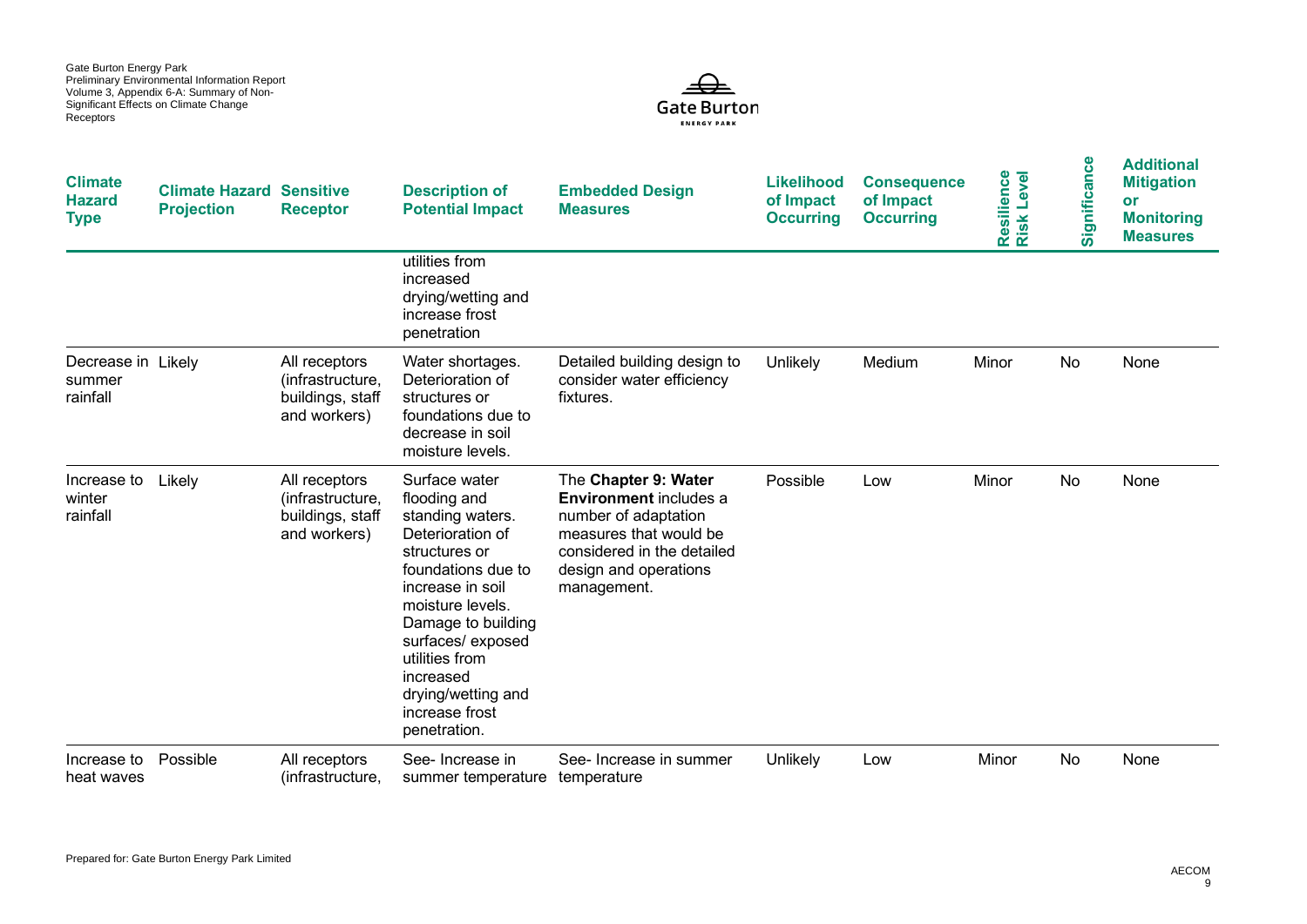

| <b>Climate</b><br><b>Hazard</b><br><b>Type</b> | <b>Climate Hazard Sensitive</b><br><b>Projection</b> | <b>Receptor</b>                                                                          | <b>Description of</b><br><b>Potential Impact</b> | <b>Embedded Design</b><br><b>Measures</b> | <b>Likelihood</b><br>of Impact<br><b>Occurring</b> | <b>Consequence</b><br>of Impact<br><b>Occurring</b> | evel<br><b>Resilience</b><br>Risk Level | ဗိ<br>an<br>Signific | <b>Additional</b><br><b>Mitigation</b><br>or<br><b>Monitoring</b><br><b>Measures</b> |
|------------------------------------------------|------------------------------------------------------|------------------------------------------------------------------------------------------|--------------------------------------------------|-------------------------------------------|----------------------------------------------------|-----------------------------------------------------|-----------------------------------------|----------------------|--------------------------------------------------------------------------------------|
|                                                |                                                      | buildings, staff<br>and workers)                                                         |                                                  |                                           |                                                    |                                                     |                                         |                      |                                                                                      |
| Increase<br>droughts                           | Possible                                             | All receptors                                                                            | See-Decrease in<br>summer rainfall               | See- Decrease in summer<br>rainfall       | Unlikely                                           | Medium                                              | Minor                                   | No                   | None                                                                                 |
| Increase in<br>storm<br>intensity              | <b>Unlikely</b>                                      | <b>Built terrestrial</b><br>assets, staff<br>facilities and<br>access                    | See-Increase in<br>winter rainfall               | See-Increase in winter<br>rainfall        | Unlikely                                           | Very High                                           | Minor                                   | No                   | None                                                                                 |
| Sea level<br>rise                              | Likely                                               | <b>Built terrestrial</b><br>assets, staff<br>facilities and<br>access routes to<br>sites | See-Increase in<br>winter rainfall               | See- Increase in winter<br>rainfall       | Unlikely                                           | Low                                                 | Minor                                   | No                   | None                                                                                 |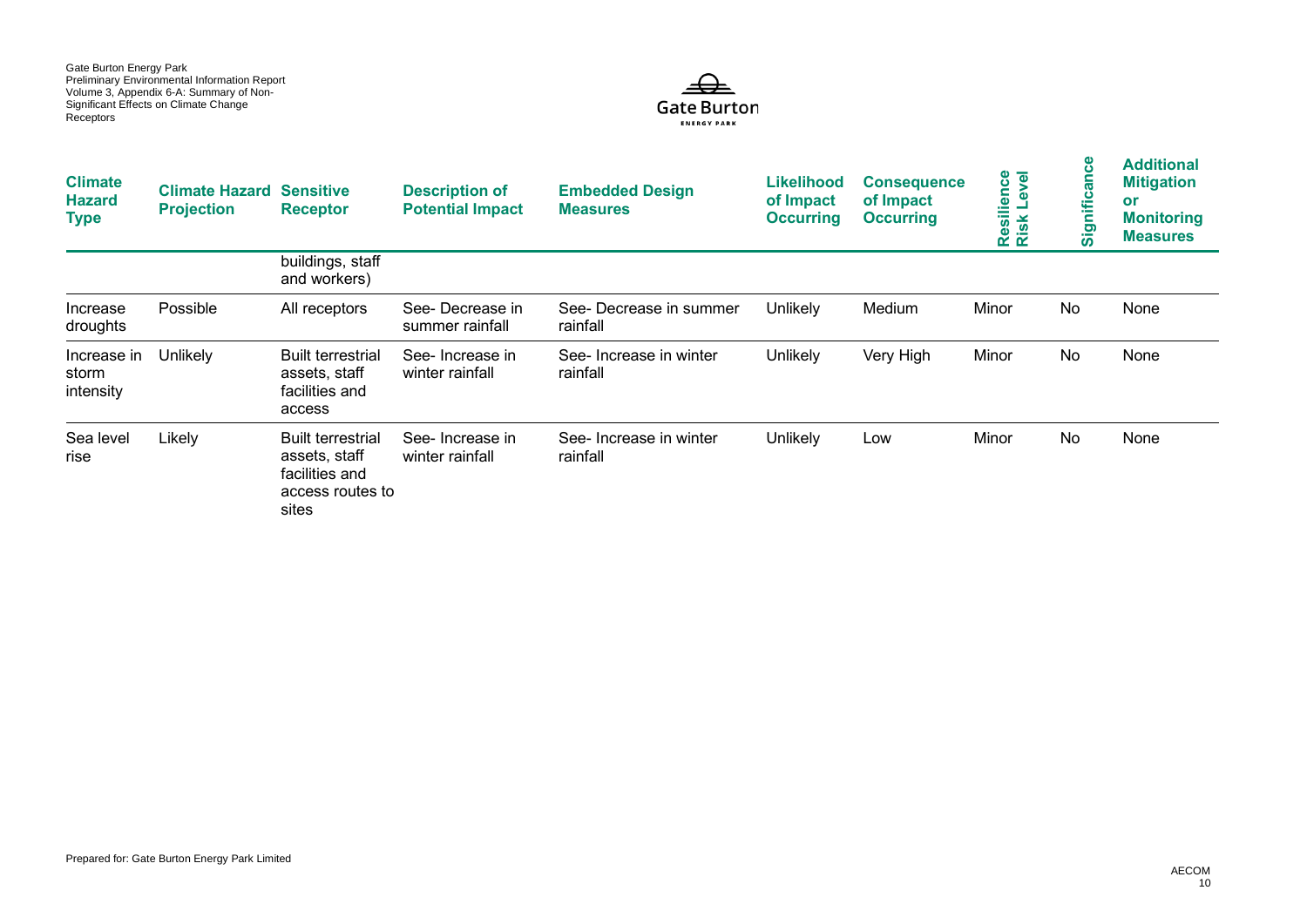

#### **Table 3 Climate Change Resilience Summary of Non-Significant Residual Effects (Decommissioning)**

| <b>Climate</b><br><b>Hazard</b><br><b>Type</b> | <b>Climate</b><br><b>Hazard</b><br><b>Projection</b> | <b>Sensitive</b><br><b>Receptor</b>                                              | <b>Description of Potential</b><br><b>Impact</b>                                                                                                    | <b>Embedded Design</b><br><b>Measures</b>                                                                               | of Impact<br><b>Occurring</b> ) | <b>Likelihood Consequence</b><br>of Impact<br><b>Occurring</b> | Resilience<br>Risk Level<br>Level | ဗီ<br>Significan | <b>Additional</b><br><b>Mitigation</b><br>or<br><b>Monitoring</b><br><b>Measures</b> |
|------------------------------------------------|------------------------------------------------------|----------------------------------------------------------------------------------|-----------------------------------------------------------------------------------------------------------------------------------------------------|-------------------------------------------------------------------------------------------------------------------------|---------------------------------|----------------------------------------------------------------|-----------------------------------|------------------|--------------------------------------------------------------------------------------|
| Increase in<br>annual<br>temperature           | Very Likely                                          | All receptors                                                                    | Damage to<br>structures/materials/equipment<br>and resulting in delays to<br>programme and associated<br>costs and/or unacceptable<br>safety risks. | Prevention measures will be<br>covered in the DEMP, and<br>health and safety plans and<br>likely to be similar to CEMP. | Very<br>Unlikely                | Very Low                                                       | Negligible No                     |                  | None                                                                                 |
| Increase in<br>summer<br>temperature           | Very Likely                                          | Staff, visitors<br>on-site                                                       | Increased heat stress/heat<br>exhaustion for workers.                                                                                               | Prevention measures will be<br>covered in the DEMP and<br>health and safety plans and<br>likely to be similar to CEMP.  | Unlikely                        | Medium                                                         | Minor                             | No               | None                                                                                 |
|                                                |                                                      | Built assets.<br>materials,<br>staff facilities<br>and access<br>routes to sites | Damage to<br>structures/materials/equipment<br>and resulting in delays to<br>programme and associated<br>costs and/or unacceptable<br>safety risks. |                                                                                                                         | Unlikely                        | Low                                                            | Minor                             | No               | None                                                                                 |
| Increase in<br>winter<br>temperature           | Very Likely                                          | All receptors                                                                    | None considered                                                                                                                                     | None considered                                                                                                         | Very<br>Unlikely                | Very Low                                                       | Negligible No                     |                  | None                                                                                 |
| Increase in<br>annual<br>rainfall              | Possible                                             | All receptors                                                                    | None considered                                                                                                                                     | See- Decrease in summer<br>rainfall                                                                                     | Very<br>Unlikely                | Very Low                                                       | Negligible No                     |                  | None                                                                                 |
| Decrease in Likely<br>summer<br>rainfall       |                                                      | All receptors                                                                    | None considered                                                                                                                                     | None considered                                                                                                         | Very<br>Unlikely                | Very Low                                                       | Negligible No                     |                  | None                                                                                 |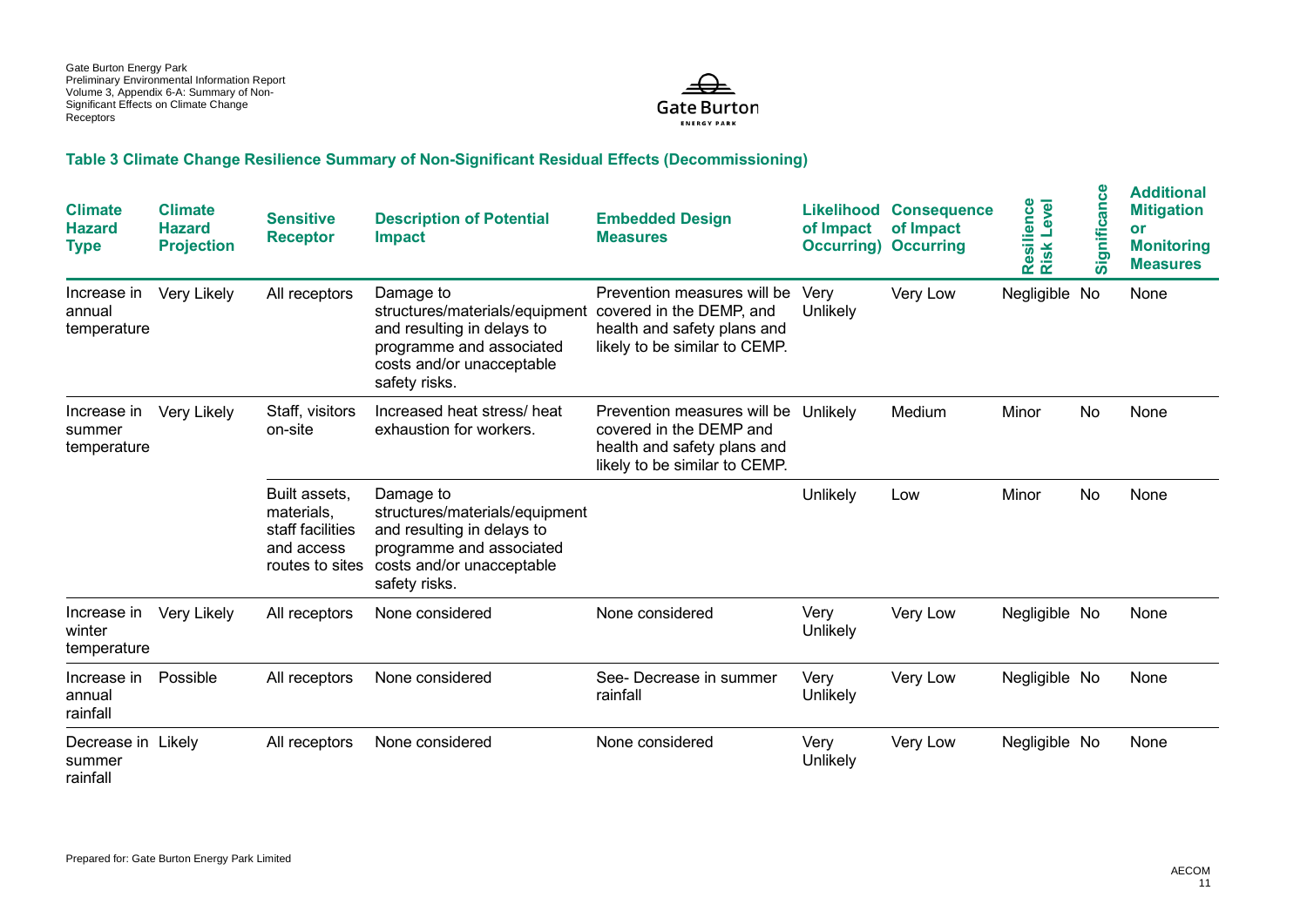

| <b>Climate</b><br><b>Hazard</b><br><b>Type</b> | <b>Climate</b><br><b>Hazard</b><br><b>Projection</b> | <b>Sensitive</b><br><b>Receptor</b>                           | <b>Description of Potential</b><br><b>Impact</b>                                                                                                                                      | <b>Embedded Design</b><br><b>Measures</b>                                                                                                                                                                                                                                                                                                                                  | of Impact<br><b>Occurring) Occurring</b> | <b>Likelihood Consequence</b><br>of Impact | Resilience<br>Risk Level | ပ္ပ<br>gnifica<br>ົທົ | <b>Additional</b><br><b>Mitigation</b><br>or<br><b>Monitoring</b><br><b>Measures</b> |
|------------------------------------------------|------------------------------------------------------|---------------------------------------------------------------|---------------------------------------------------------------------------------------------------------------------------------------------------------------------------------------|----------------------------------------------------------------------------------------------------------------------------------------------------------------------------------------------------------------------------------------------------------------------------------------------------------------------------------------------------------------------------|------------------------------------------|--------------------------------------------|--------------------------|-----------------------|--------------------------------------------------------------------------------------|
| Increase to<br>winter<br>rainfall              | Likely                                               | Built assets.<br>materials.<br>staff facilities<br>and access | Viability of and access to sites<br>(such as heavy rain resulting<br>in surface water flooding of<br>local roads, sources of power<br>routes to sites supply or inundation of sites). | Prevention measures will be<br>covered in the DEMP and<br>health and safety plans and<br>likely to be similar to CEMP.<br>Contractors will monitor<br>weather forecasts and<br>receive Environment<br>Agency's (EA) flood alerts<br>and plan works accordingly,<br>protecting workers and<br>resources from any extreme<br>weather conditions such as<br>storms, flooding. | Possible                                 | Low                                        | Minor                    | No                    | None                                                                                 |
| Increase to<br>heat waves                      | Possible                                             | Staff, visitors<br>on-site                                    | Increased heat stress/heat<br>exhaustion for workers.                                                                                                                                 | See increase in summer<br>temperature                                                                                                                                                                                                                                                                                                                                      | Unlikely                                 | Medium                                     | Minor                    | No                    | None                                                                                 |
|                                                |                                                      | Built assets,<br>materials,<br>staff facilities<br>and access | Damage to<br>structures/materials/equipment<br>and resulting in delays to<br>programme and associated<br>routes to sites costs and/or unacceptable<br>safety risks.                   |                                                                                                                                                                                                                                                                                                                                                                            | Unlikely                                 | Low                                        | Minor                    | No                    | None                                                                                 |
| Increase<br>droughts                           | Possible                                             | All receptors                                                 | None considered                                                                                                                                                                       | None considered                                                                                                                                                                                                                                                                                                                                                            | Very<br>Unlikely                         | Very Low                                   | Negligible No            |                       | None                                                                                 |
| Increase in<br>storm<br>intensity              | Unlikely                                             | Built assets,<br>materials.<br>staff facilities               | Damage to<br>structures/materials/equipment covered in the DEMP and<br>and resulting in delays to<br>programme and associated                                                         | Prevention measures will be                                                                                                                                                                                                                                                                                                                                                | Unlikely                                 | Low                                        | Minor                    | No                    | None                                                                                 |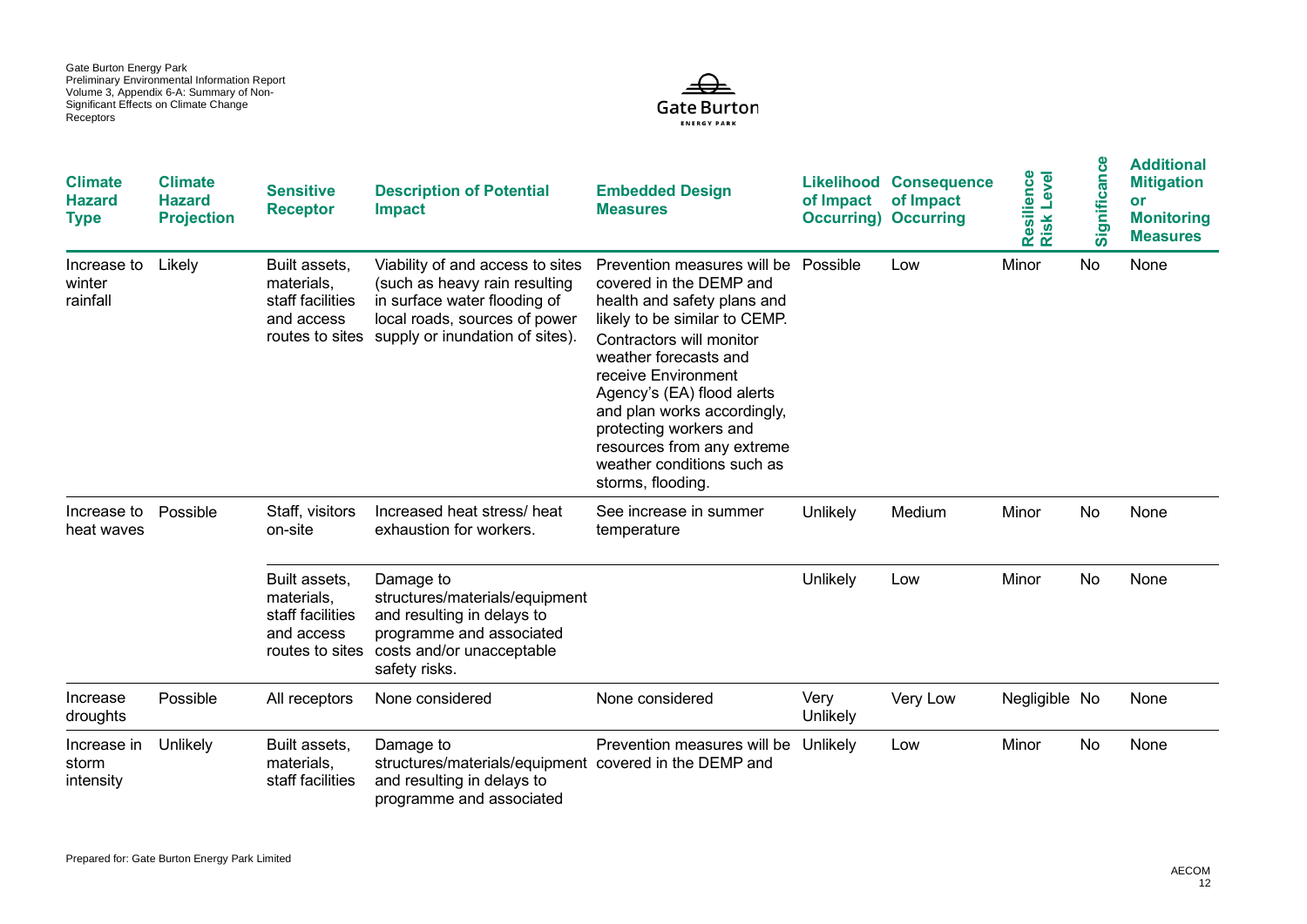

| <b>Climate</b><br><b>Hazard</b><br>Type | <b>Climate</b><br>Hazard<br><b>Projection</b> | <b>Sensitive</b><br><b>Receptor</b>                                              | <b>Description of Potential</b><br><b>Impact</b>                                                                                                                      | <b>Embedded Design</b><br><b>Measures</b>                    | of Impact of Impact | <b>Likelihood Consequence</b><br><b>Occurring</b> ) Occurring | ience<br>Level<br>Resili<br>Risk l | ഗ  | <b>Additional</b><br><b>Mitigation</b><br>or<br><b>Monitoring</b><br><b>Measures</b> |
|-----------------------------------------|-----------------------------------------------|----------------------------------------------------------------------------------|-----------------------------------------------------------------------------------------------------------------------------------------------------------------------|--------------------------------------------------------------|---------------------|---------------------------------------------------------------|------------------------------------|----|--------------------------------------------------------------------------------------|
|                                         |                                               | and access<br>routes to sites safety risks.                                      | costs and/or unacceptable                                                                                                                                             | health and safety plans and<br>likely to be similar to CEMP. |                     |                                                               |                                    |    |                                                                                      |
| Sea level<br>rise                       | Likely                                        | Built assets,<br>materials,<br>staff facilities<br>and access<br>routes to sites | Viability of and access to sites<br>(such as heavy rain resulting<br>in surface water flooding of<br>local roads, sources of power<br>supply or inundation of sites). | See increase in winter<br>rainfall.                          | Unlikely            | Low                                                           | Minor                              | No | None                                                                                 |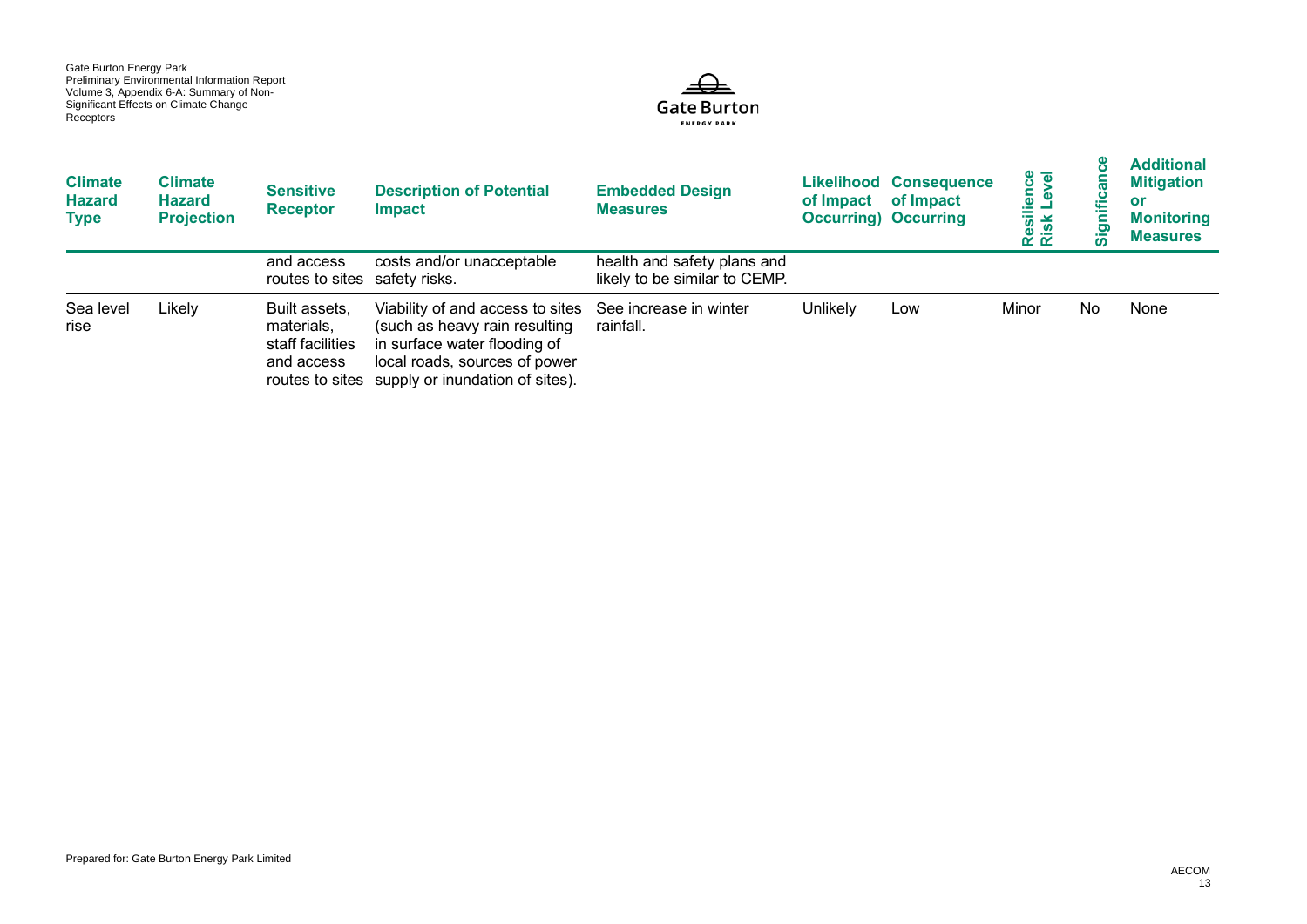

## **1.3 Summary of Non-Significant Effects from In-Combination Climate Change Assessment**

**Table 4 In-Combination Climate Change Assessment - Summary of Non-Significant Effects on Receptors (Construction)** 

| <b>Climate</b><br><b>Hazard</b><br><b>Type</b> | <b>Climate</b><br><b>Hazard</b><br><b>Projectio</b> | <b>Sensitive</b><br><b>Receptor</b> | <b>Receptor</b><br><b>Sensitivity to</b><br><b>Climate</b><br><b>Hazard</b> | <b>Description of</b><br><b>Potential ICCI</b>                                                                                                                                                                                                                                                                                                                        | <b>Embedded Design</b><br><b>Measures</b>                                                                                                                                                                                                                                                                                                                                                                                                       | <b>Likelihoo</b><br>d of<br><b>Impact</b> | <b>Likelihoo</b><br>d of ICCI<br><b>Impact</b><br><b>Occurring Occurring</b> | <b>Conseque</b><br>nce of<br><b>Impact</b><br><b>Occurring</b> | Significance<br><b>PVel</b><br><b>CCI</b> | Significance | <b>Additional</b><br><b>Mitigation</b><br>or<br><b>Monitorin</b><br>g<br><b>Measures</b> |
|------------------------------------------------|-----------------------------------------------------|-------------------------------------|-----------------------------------------------------------------------------|-----------------------------------------------------------------------------------------------------------------------------------------------------------------------------------------------------------------------------------------------------------------------------------------------------------------------------------------------------------------------|-------------------------------------------------------------------------------------------------------------------------------------------------------------------------------------------------------------------------------------------------------------------------------------------------------------------------------------------------------------------------------------------------------------------------------------------------|-------------------------------------------|------------------------------------------------------------------------------|----------------------------------------------------------------|-------------------------------------------|--------------|------------------------------------------------------------------------------------------|
| Increas<br>e to<br>winter<br>rainfall          |                                                     | Very Likely Groundwate              | Low                                                                         | An increase in<br>groundwater level<br>may increase the<br>possibility of<br>groundwater levels<br>rising closer to the<br>ground surface /<br>mixing with potential<br>shallower<br>contamination (within<br>Made Ground) which<br>would otherwise not<br>be encountered. This<br>would increase the<br>likelihood of potential<br>impact on<br>groundwater quality. | Contamination which<br>may be encountered<br>during construction<br>will have been<br>removed, remediated<br>or mitigated to some<br>extent. Maintenance<br>and operation of the<br>Proposed<br>Development will be<br>in accordance with<br>environmental<br>legislation and good<br>practice. Therefore, it<br>is unlikely that there<br>will be an increased<br>risk to groundwater<br>quality should levels<br>rise towards Made<br>Ground. | <b>Unlikely</b>                           | Medium                                                                       | Low                                                            | Minor                                     | No           | None                                                                                     |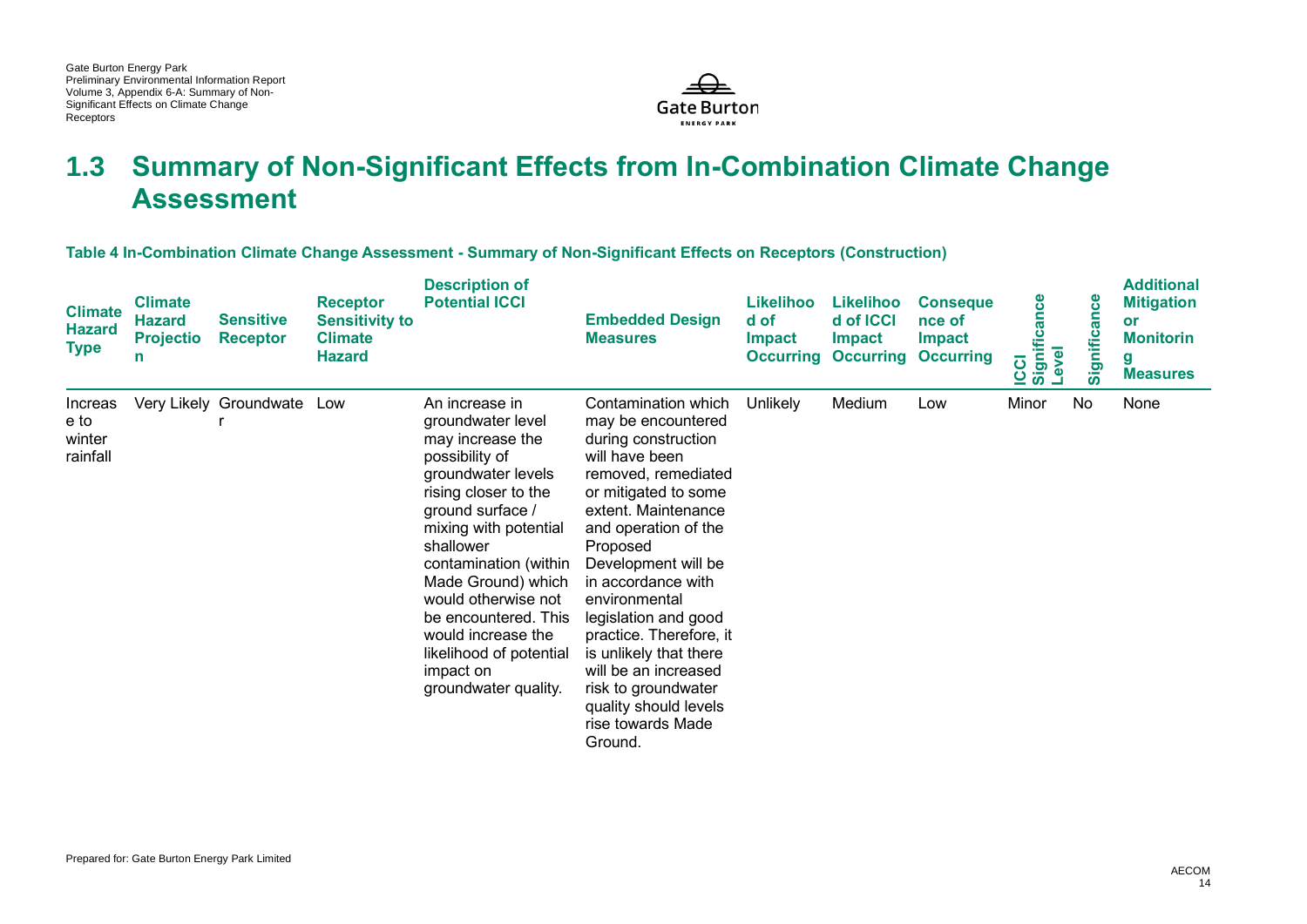

| <b>Climate</b><br><b>Hazard</b><br><b>Type</b> | <b>Climate</b><br><b>Hazard</b><br><b>Projectio</b><br>n | <b>Sensitive</b><br><b>Receptor</b> | <b>Receptor</b><br><b>Sensitivity to</b><br><b>Climate</b><br><b>Hazard</b> | <b>Description of</b><br><b>Potential ICCI</b>                                                                                                                                                                            | <b>Embedded Design</b><br><b>Measures</b> | Likelihoo<br>d of<br><b>Impact</b> | <b>Likelihoo</b><br>d of ICCI<br><b>Impact</b><br><b>Occurring Occurring</b> | <b>Conseque</b><br>nce of<br><b>Impact</b><br><b>Occurring</b> | ပ္ပ<br>:Cl<br>ignificar<br>$\overline{g}$<br><u>ပ် ကိ</u> | ၓ<br>ن<br>E<br>Signi | <b>Additional</b><br><b>Mitigation</b><br>or<br><b>Monitorin</b><br>g<br><b>Measures</b> |
|------------------------------------------------|----------------------------------------------------------|-------------------------------------|-----------------------------------------------------------------------------|---------------------------------------------------------------------------------------------------------------------------------------------------------------------------------------------------------------------------|-------------------------------------------|------------------------------------|------------------------------------------------------------------------------|----------------------------------------------------------------|-----------------------------------------------------------|----------------------|------------------------------------------------------------------------------------------|
| Sea<br>level<br>rise                           | Possible                                                 | Surface<br>water                    | Low                                                                         | Increased sea level<br>rise can impact the<br>frequency and<br>duration of flooding<br>from all sources (e.g.,<br>tidal, fluvial, surface<br>water, artificial<br>sources, groundwater<br>and drainage<br>infrastructure) | None considered                           | Very<br><b>Unlikely</b>            | Very Low                                                                     | Negligible                                                     | No                                                        |                      | None None                                                                                |

#### **Table 5 In-Combination Climate Change Assessment - Summary of Non-Significant Effects on Receptors (Operation)**

| <b>Climate</b><br><b>Hazard</b><br><b>Type</b> | <b>Climate</b><br><b>Hazard</b><br><b>Projection</b> | <b>Sensitive</b><br><b>Receptor</b> | <b>Receptor</b><br><b>Sensitivity</b><br>to Climate<br><b>Hazard</b> | <b>Description of</b><br><b>Potential ICCI</b>                                                | <b>Embedded Design</b><br><b>Measures</b>                                                                   | Likelihoo<br>d of<br>Impact<br><b>Occurring</b> | <b>Likelihoo</b><br>d of ICCI<br>Impact<br><b>Occurring</b> | <b>Consequence</b><br>of Impact<br><b>Occurring</b> | Sigi<br><b>USL</b> | $\overline{5}$ | <b>Addition</b><br>al<br><b>Mitigatio</b><br>n or<br><b>Monitori</b><br>ng<br><b>Measure</b><br>s |
|------------------------------------------------|------------------------------------------------------|-------------------------------------|----------------------------------------------------------------------|-----------------------------------------------------------------------------------------------|-------------------------------------------------------------------------------------------------------------|-------------------------------------------------|-------------------------------------------------------------|-----------------------------------------------------|--------------------|----------------|---------------------------------------------------------------------------------------------------|
| to winter<br>rainfall                          |                                                      | Increase Very Likely River Trent    | Hiah                                                                 | Increased<br>precipitation can<br>impact peak<br>discharge rates for<br>surface water runoff, | Individual PV Panels Unlikely<br>will be held above<br>the ground surface<br>on mounting<br>structures (see |                                                 | Medium                                                      | Medium                                              | Moderat<br>е       | No             | None                                                                                              |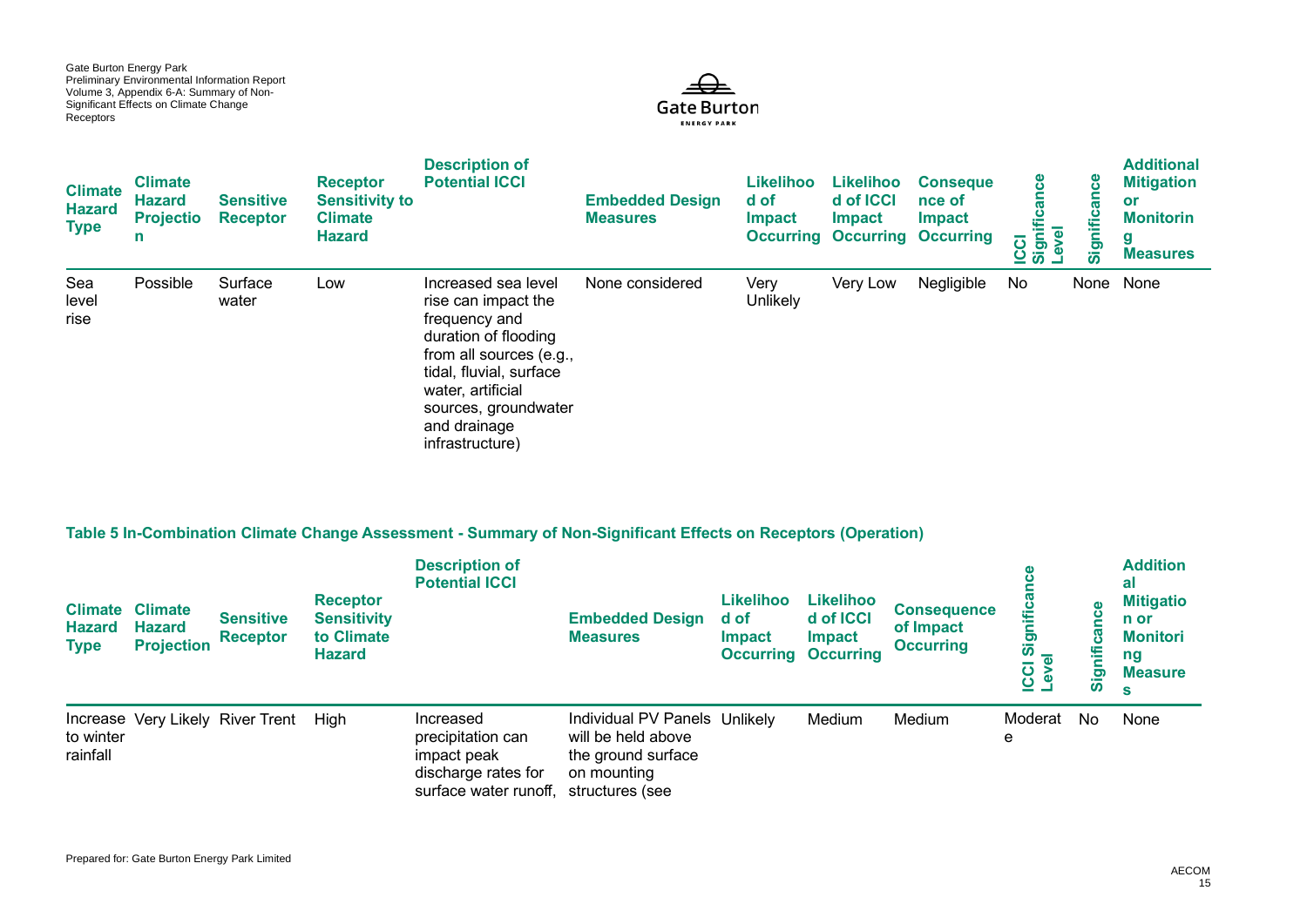

| <b>Type</b> | <b>Hazard</b> | <b>Climate Climate</b><br><b>Hazard</b><br><b>Projection</b> | <b>Sensitive</b><br><b>Receptor</b> | <b>Receptor</b><br><b>Sensitivity</b><br>to Climate<br><b>Hazard</b> | <b>Description of</b><br><b>Potential ICCI</b>                                                                                                                                                                                                                                                                                                                                                                         | <b>Embedded Design</b><br><b>Measures</b>                                                                                                                                                                                                                                                                                                                                                                                                                                                                           | <b>Likelihoo</b><br>d of<br><b>Impact</b><br><b>Occurring Occurring</b> | <b>Likelihoo</b><br>d of ICCI<br><b>Impact</b> | <b>Consequence</b><br>of Impact<br><b>Occurring</b> | Significance<br>Level<br><b>ICCI</b> | Significance | <b>Addition</b><br>al<br><b>Mitigatio</b><br>n or<br><b>Monitori</b><br>ng<br><b>Measure</b><br>$\mathbf{s}$ |
|-------------|---------------|--------------------------------------------------------------|-------------------------------------|----------------------------------------------------------------------|------------------------------------------------------------------------------------------------------------------------------------------------------------------------------------------------------------------------------------------------------------------------------------------------------------------------------------------------------------------------------------------------------------------------|---------------------------------------------------------------------------------------------------------------------------------------------------------------------------------------------------------------------------------------------------------------------------------------------------------------------------------------------------------------------------------------------------------------------------------------------------------------------------------------------------------------------|-------------------------------------------------------------------------|------------------------------------------------|-----------------------------------------------------|--------------------------------------|--------------|--------------------------------------------------------------------------------------------------------------|
|             |               |                                                              |                                     |                                                                      | which can impact<br>receiving<br>waterbodies<br>(receptors) if the<br>capacity of the<br>drainage<br>infrastructure is<br>exceeded in extreme that the DCO Site's<br>events. If this results impermeable area<br>in attenuation<br>features such as oil<br>interceptor's<br>capacity being<br>exceeded then there runoff from the PV<br>is potential for River<br>Trent to receive<br>untreated and<br>polluted water. | <b>Chapter 2: The</b><br>Scheme). This will<br>avoid sealing the<br>ground with<br>impermeable<br>surfaces. As a<br>result, it is assumed<br>will remain largely<br>consistent with its<br>pre-development<br>state. However,<br>Panels will alter the<br>existing routing of<br>runoff.<br>Additional<br>attenuation in the<br>form of SuDS will be<br>incorporated to<br>control any increase<br>in the rate of flow<br>towards receiving<br>watercourses, and<br>to provide treatment<br>for any<br>contaminants |                                                                         |                                                |                                                     |                                      |              |                                                                                                              |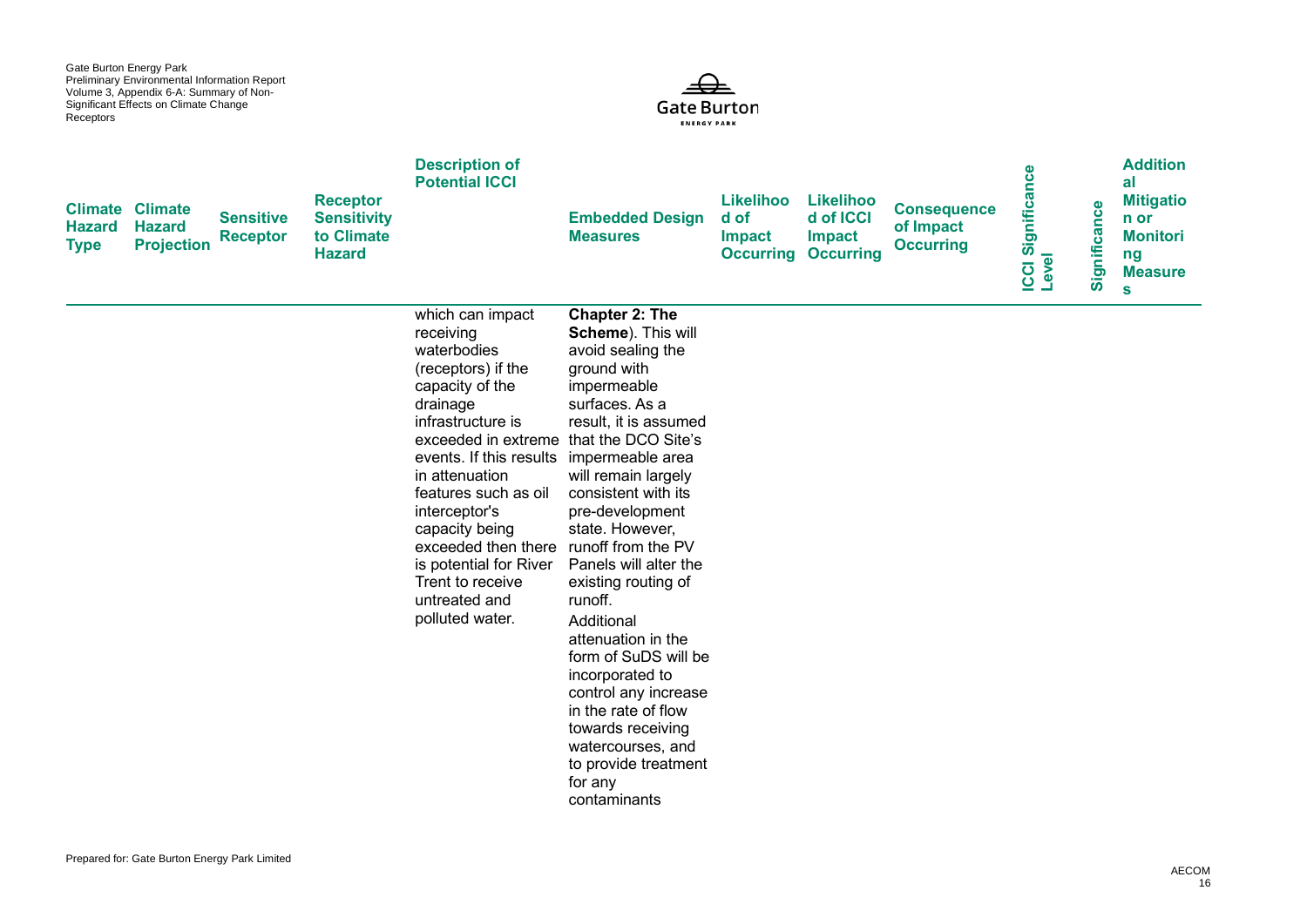

| <b>Hazard</b><br><b>Type</b> | <b>Climate Climate</b><br><b>Hazard</b><br><b>Projection</b> | <b>Sensitive</b><br><b>Receptor</b> | <b>Receptor</b><br><b>Sensitivity</b><br>to Climate<br><b>Hazard</b> | <b>Description of</b><br><b>Potential ICCI</b>                                                                                                                                                | <b>Embedded Design</b><br><b>Measures</b>                                                                                                                                                                                                                                                                                                                                                        | <b>Likelihoo</b><br>d of<br><b>Impact</b><br><b>Occurring</b> | <b>Likelihoo</b><br>d of ICCI<br><b>Impact</b><br><b>Occurring</b> | <b>Consequence</b><br>of Impact<br><b>Occurring</b> | Significance<br>Level<br><b>CCI</b> | Significance | <b>Addition</b><br>al<br><b>Mitigatio</b><br>n or<br><b>Monitori</b><br>ng<br><b>Measure</b><br>$\mathbf{s}$ |
|------------------------------|--------------------------------------------------------------|-------------------------------------|----------------------------------------------------------------------|-----------------------------------------------------------------------------------------------------------------------------------------------------------------------------------------------|--------------------------------------------------------------------------------------------------------------------------------------------------------------------------------------------------------------------------------------------------------------------------------------------------------------------------------------------------------------------------------------------------|---------------------------------------------------------------|--------------------------------------------------------------------|-----------------------------------------------------|-------------------------------------|--------------|--------------------------------------------------------------------------------------------------------------|
|                              |                                                              |                                     |                                                                      |                                                                                                                                                                                               | collected on areas of<br>hardstanding. The<br>rate of runoff from<br>each development<br>location within the<br>whole Energy Park<br>Site would ensure nil<br>detriment in terms of<br>no increase in runoff<br>rate from the Site to<br>receiving<br>watercourses. The<br>drainage strategy<br>will determine<br>appropriate storage<br>volumes to account<br>for climate change<br>projections |                                                               |                                                                    |                                                     |                                     |              |                                                                                                              |
| Sea<br>level<br>rise         | Likely                                                       | Surface<br>water                    | Low                                                                  | Increased sea level<br>rise can impact the<br>frequency and<br>duration of flooding<br>from all sources<br>(e.g., tidal, fluvial,<br>surface water,<br>artificial sources.<br>groundwater and | There is a tidal<br>influence, in this<br>area however it is<br>reasonable to<br>assume that the<br>fluvial influence is<br>likely to outweigh<br>the tidal influence<br>and therefore the                                                                                                                                                                                                       | Unlikely                                                      | Unlikely                                                           | Low                                                 | Minor                               | <b>No</b>    | None                                                                                                         |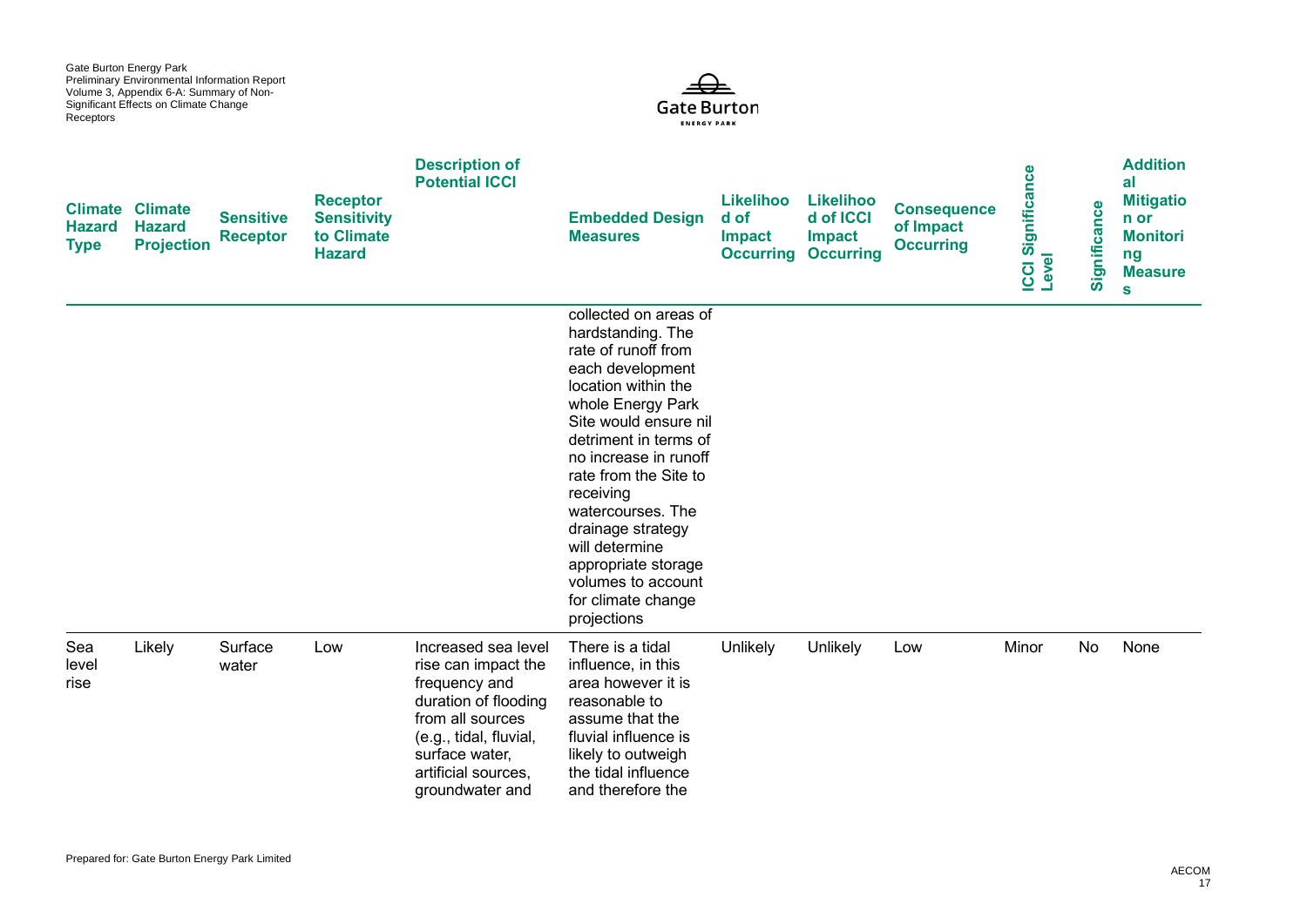

| <b>Hazard</b><br><b>Type</b> | <b>Climate Climate</b><br><b>Hazard</b><br><b>Projection</b> | <b>Sensitive</b><br><b>Receptor</b> | <b>Receptor</b><br><b>Sensitivity</b><br>to Climate<br><b>Hazard</b> | <b>Description of</b><br><b>Potential ICCI</b> | <b>Embedded Design</b><br><b>Measures</b>                                                                                                                                                                                                                                                                                                                                                                                                                                                                                                                           | <b>Likelihoo</b><br>d of<br><b>Impact</b><br><b>Occurring Occurring</b> | <b>Likelihoo</b><br>d of ICCI<br>Impact | <b>Consequence</b><br>of Impact<br><b>Occurring</b> | ICCI Significance<br>Level | Significance | <b>Addition</b><br>al<br><b>Mitigatio</b><br>n or<br><b>Monitori</b><br>ng<br><b>Measure</b><br>$\mathbf{s}$ |
|------------------------------|--------------------------------------------------------------|-------------------------------------|----------------------------------------------------------------------|------------------------------------------------|---------------------------------------------------------------------------------------------------------------------------------------------------------------------------------------------------------------------------------------------------------------------------------------------------------------------------------------------------------------------------------------------------------------------------------------------------------------------------------------------------------------------------------------------------------------------|-------------------------------------------------------------------------|-----------------------------------------|-----------------------------------------------------|----------------------------|--------------|--------------------------------------------------------------------------------------------------------------|
|                              |                                                              |                                     |                                                                      | drainage<br>infrastructure)                    | risk from tidal<br>flooding is<br>considered low<br>based on the<br>distance upstream<br>from river mouth and<br>flood defences in the<br>area. Whilst climate<br>change has the<br>potential to impact<br>on drainage and<br>flood risk, for<br>example through<br>sea level rise, the<br>design of the<br>Scheme will<br>incorporate the<br>climate change<br>projections required<br>by the Environment<br>Agency to ensure<br>that potentially<br>increased surface<br>water flows are<br>accounted for and<br>managed across the<br>lifetime of the<br>Scheme. |                                                                         |                                         |                                                     |                            |              |                                                                                                              |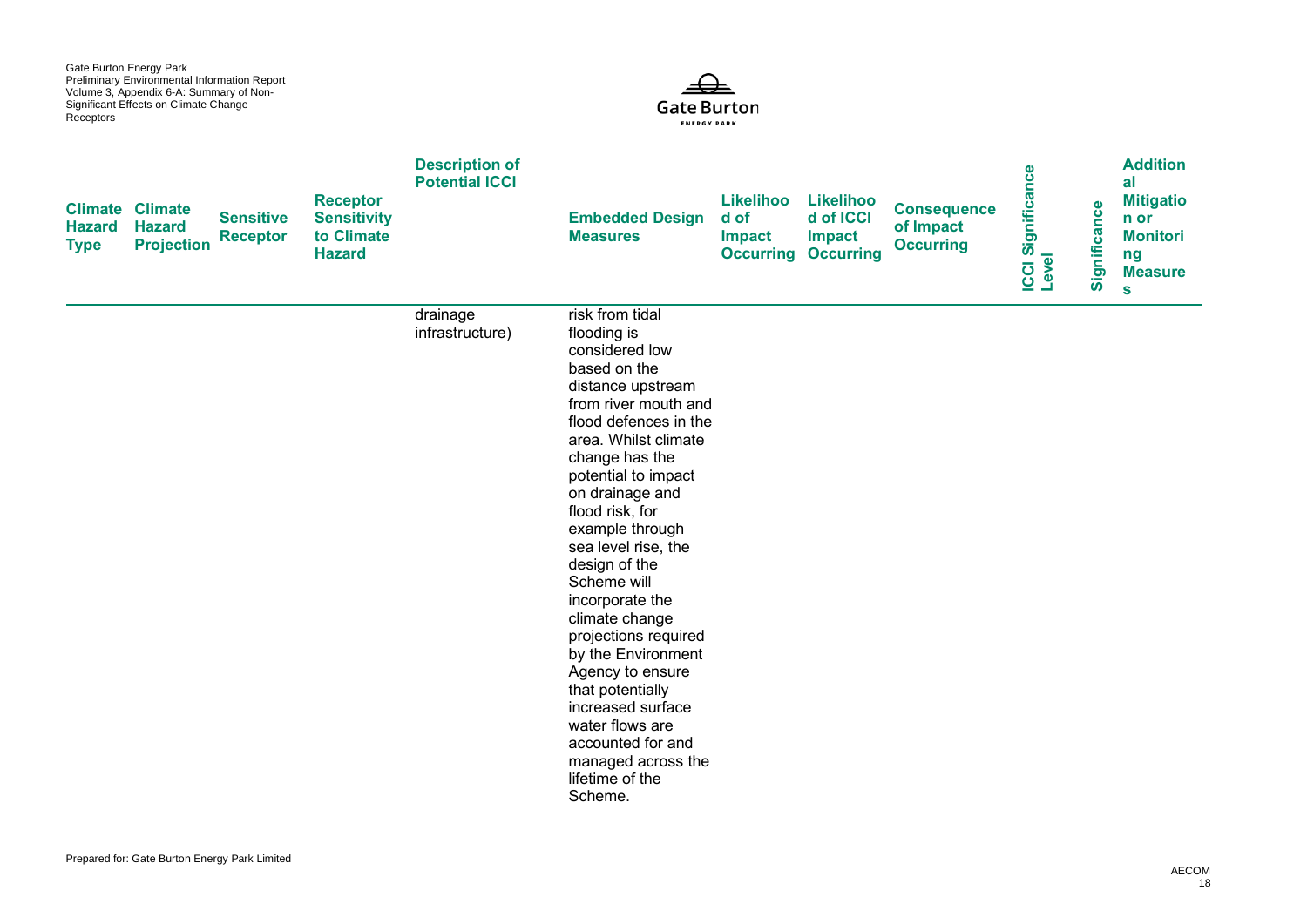

#### **Table 6 In-Combination Climate Change Assessment - Summary of Non-Significant Effects on Receptors (Decommissioning)**

| <b>Climate</b><br><b>Hazard</b><br><b>Type</b> | <b>Climate</b><br><b>Hazard</b><br><b>Projection</b> | <b>Sensitive</b><br><b>Receptor</b> | <b>Receptor</b><br><b>Sensitivity</b><br>to Climate<br><b>Hazard</b> | <b>Description of</b><br><b>Potential ICCI</b>                                                                                                                                                                                                                                                                                                                                                                                                                  | <b>Embedded Design</b><br><b>Measures</b>                    | <b>Likelihood</b><br>of Impact<br><b>Occurring</b> | <b>Likelihood</b><br>of ICCI<br><b>Impact</b><br><b>Occurring</b> | <b>Consequence</b><br>of Impact<br><b>Occurring</b> | ICCI<br>Significan<br>ce Level | Significan | <b>Additional</b><br><b>Mitigation</b><br>or<br><b>Monitoring</b><br><b><i><u>CMeasures</u></i></b> |
|------------------------------------------------|------------------------------------------------------|-------------------------------------|----------------------------------------------------------------------|-----------------------------------------------------------------------------------------------------------------------------------------------------------------------------------------------------------------------------------------------------------------------------------------------------------------------------------------------------------------------------------------------------------------------------------------------------------------|--------------------------------------------------------------|----------------------------------------------------|-------------------------------------------------------------------|-----------------------------------------------------|--------------------------------|------------|-----------------------------------------------------------------------------------------------------|
| Increase<br>to winter<br>rainfall              | Very Likely Surface                                  | water                               | High                                                                 | Increased<br>precipitation can<br>impact peak<br>discharge rates for<br>surface water runoff,<br>which can impact<br>receiving<br>waterbodies<br>(receptors) if the<br>capacity of the<br>drainage<br>infrastructure is<br>exceeded in extreme<br>events. If this results<br>in attenuation<br>features such as oil<br>interceptor's capacity<br>being exceeded then<br>there is potential for<br>surface waters to<br>receive untreated<br>and polluted water. | As per operational<br>embedded design<br>measures (Table 5). | Unlikely                                           | Medium                                                            | Medium                                              | Moderate No                    |            | None                                                                                                |